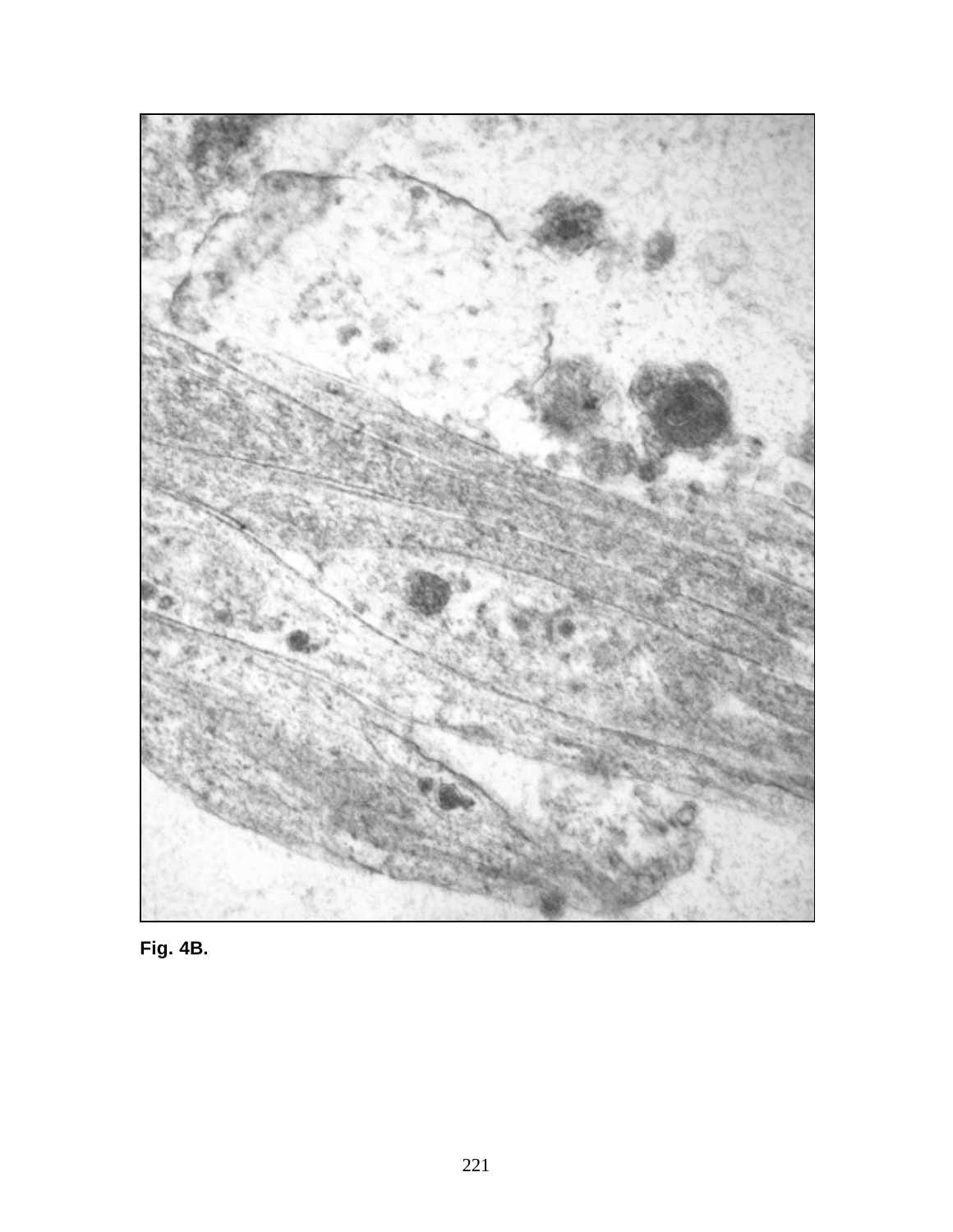

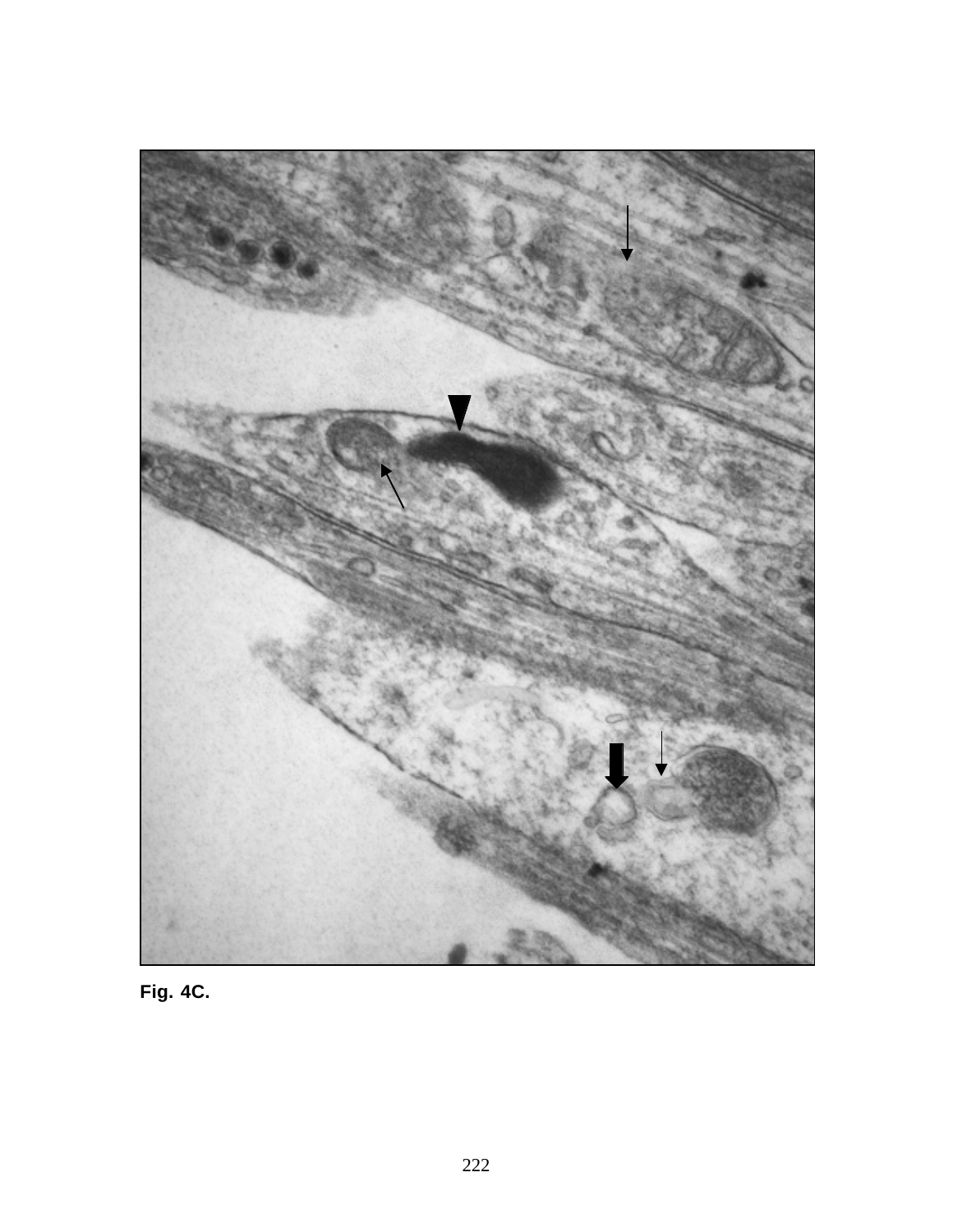

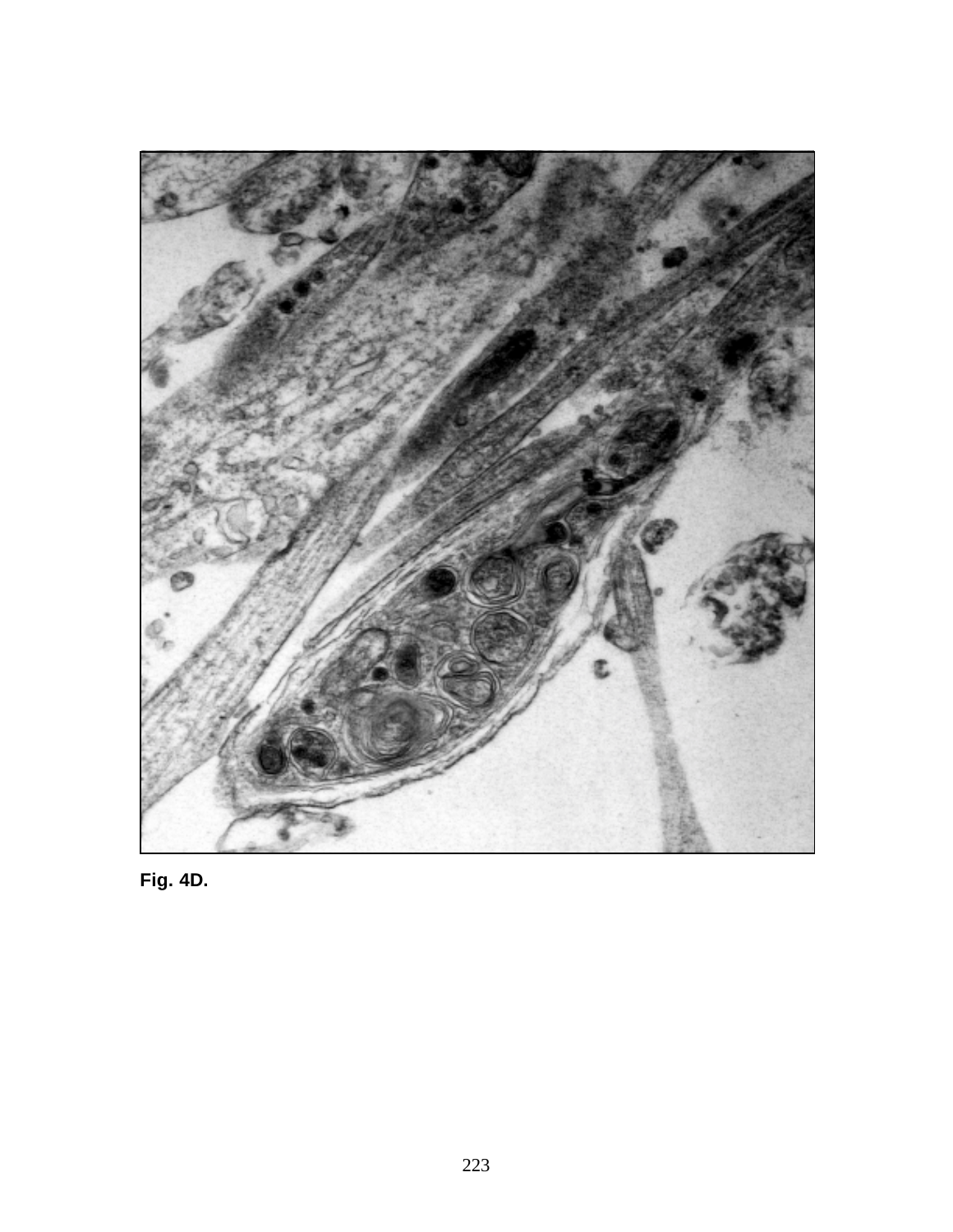## **GENERAL DISCUSSION AND CONCLUSIONS**

**PART V: CHAPTER 7**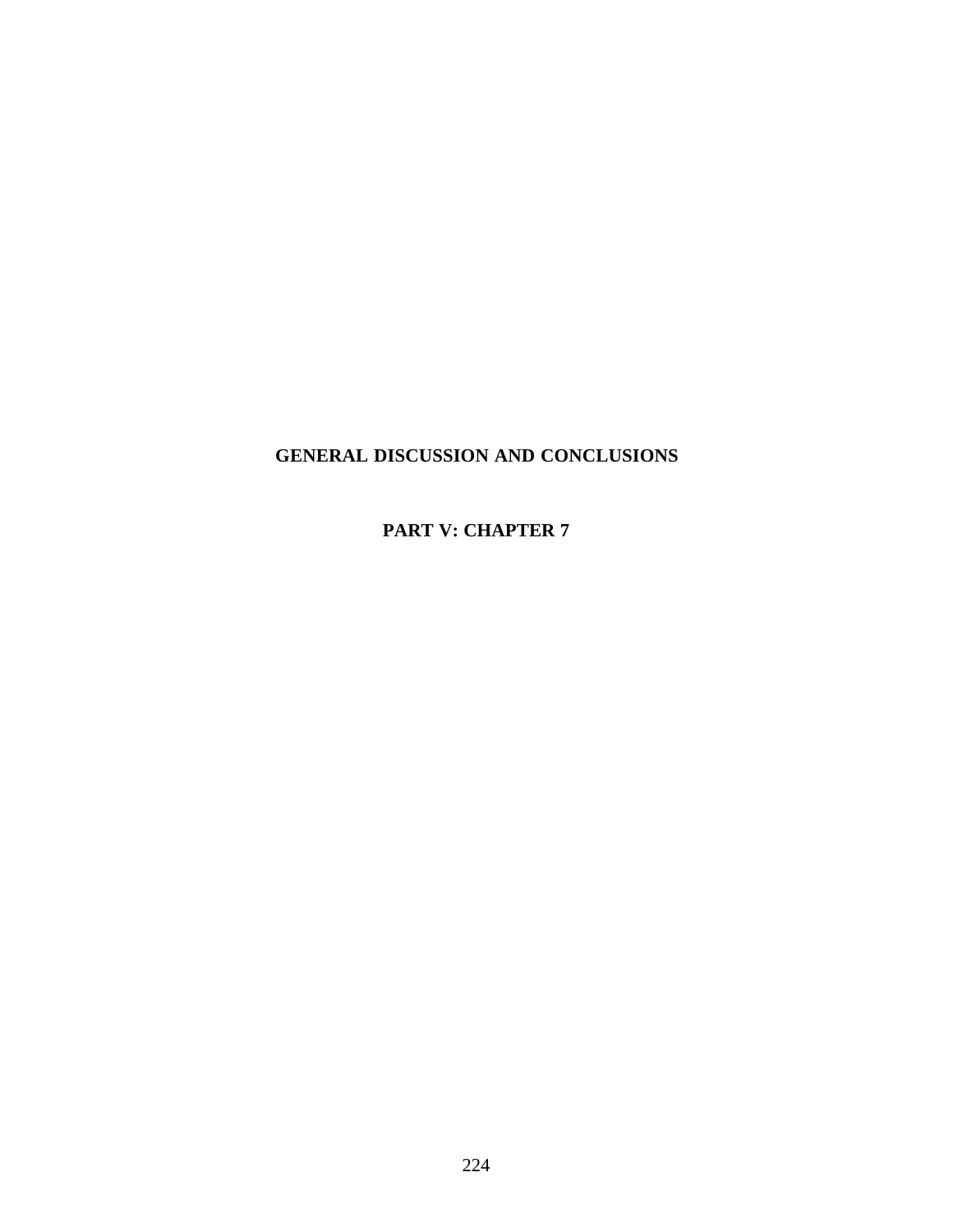### **DISCUSSION**

The present study is the first time that the effects of neuropathy-inducing OP compounds were determined using chick DRG neuronal cell cultures as an *in vitro* model system for study of pathogenic mechanisms associated with OPIDN. The adult hen is considered the most reliable animal model for the study of OPIDN (Abou-Donia, 1981, 1986; US EPA, 1991); therefore, this *in vitro* neuronal cell model is unique because it allows investigation of OP compounds in a target species. The DRG, although removed from chicks, which are less susceptible to OPIDN than adults (Funk *et al.,* 1994), could be used to measure axonal growth cones in relatively mature (14 days) neuronal cultures. These cultures developed very long neurites (axons) which were much longer than those seen in immortalized cell lines (Taylor *et al.,* 1995; Argiro *et al.,* 1985; Castellanos *et al.,* 2001; Doane *et al.,* 1992; Kawa *et al.,* 1988; Oorshot *et al.,* 1991; Saxod and Bizet, 1988; Nishiyama *et al.,* 1994; Antuned-Madeira *et al.,* 1994; Pope *et al.,* 1995). The DRG cell model is, therefore, more appropriate for study of the effects of neuropathy-inducing compounds because immortalized cell lines do not allow sufficient neurite outgrowth to truly represent axonal degeneration observed *in vivo*. In fact, there have been some questions whether all neurites of cell lines contain the same cytoskeletal elements as do true axons (Taylor *et al.,* 1995). This primary cell culture preparation is the closest *in vitro* representation for neuronal effects occurring *in vivo*; therefore, DRG cell cultures should be used in the future to extrapolate morphological alterations and mechanisms of axonal damage of OPIDN at the cellular level to events occurring *in vivo*. However, in future studies, the dosing paradigm may need alterations from the 12-hr exposure to 1  $\mu$ M used in the studies reported here. Higher dosages or more prolonged exposure may be more appropriate since chicks are not as susceptible as adult to the effects of neuropathy-inducing OP compounds (Funk *et al.,* 1994).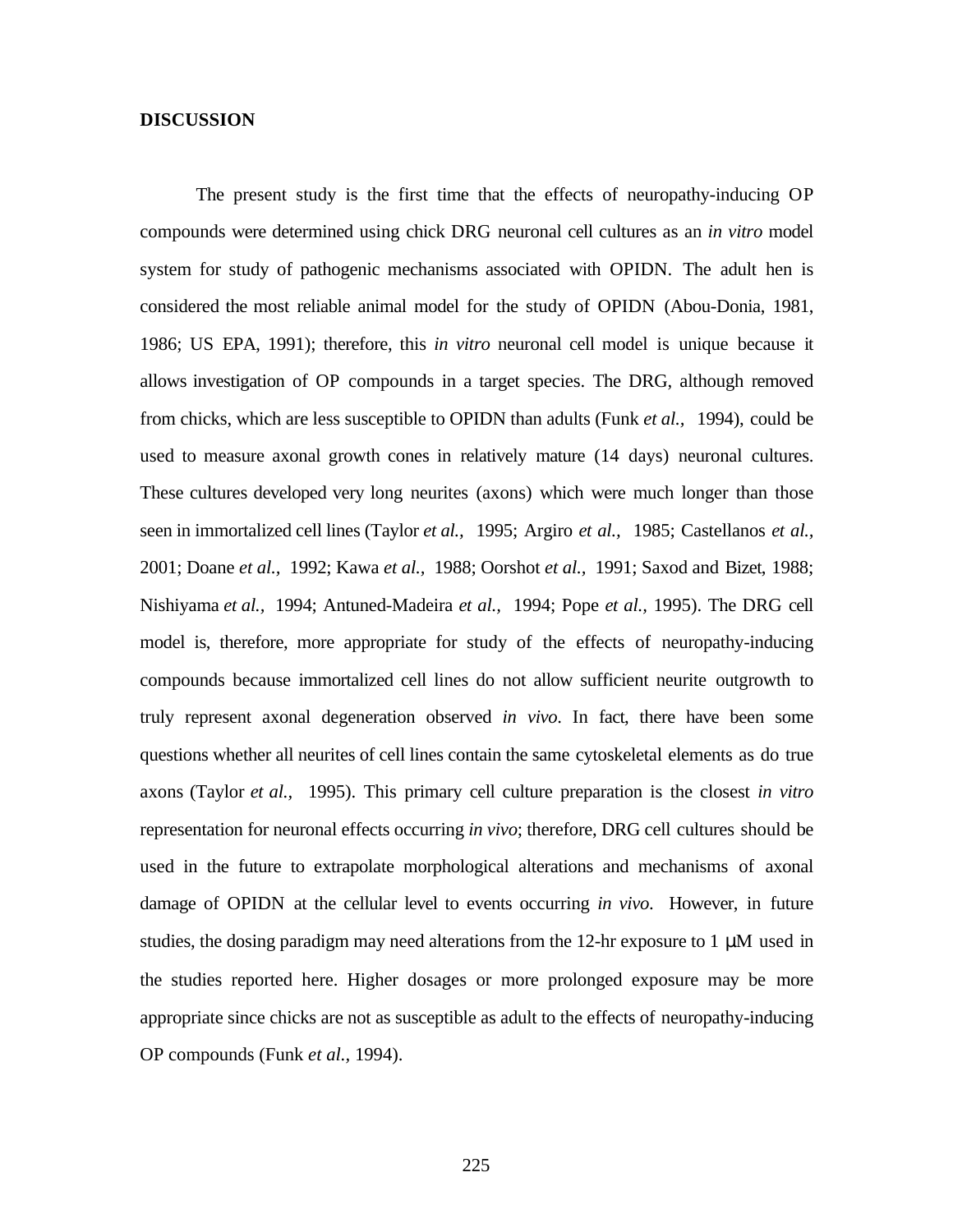The present study verifies the hypothesis that neuropathy-inducing OP compounds modify the energy production. This was first noted *in vivo* (Part IV, chapter 3), when ATP production was demonstrated to be altered in sciatic nerves of hens given PSP. This was also noted *in vitro*, using DRG cell cultures (Part IV, chapter 5). ATP production and the structure of mitochondria responsible for producing ATP were altered. These mitochondrial changes could lead to axonal degeneration in these high energy-demanding cells. Mitochondrial effects of neuropathy-inducing OP compounds have not previously been extensively explored in neuronal cell cultures from the US EPA-approved target species (US EPA, 1991). This study, therefore, provides new insight on the early mechanisms involved in the development of OPIDN.

The alterations in mitochondrial functions following exposure to neuropathyinducing OP compounds included disruption of electron transport chain reactions (Part IV, chapter 5) and opening of mitochondrial permeability transition pores (Part IV, chapter 4), as proposed in the statement of hypothesis for this dissertation. These mitochondrial modifications are likely to be the responsible for rapid fluctuations in mitochondrial membrane potentials (∆Ψm), and variation of ionic gradient across its membrane, which resulted in a wide range of mitochondrial matrix swelling that was seen (Part IV, chapter 6). This study strongly suggests that alterations in mitochondrial functions were crucial for the ultimate well-described neuronal degeneration observed in OPIDN.

The findings reported in this study confirm that OP compounds causing delayed neuropathy reduced ATP production and MPT 12 hours post-exposure. This time-point was chosen for both methods of evaluation since it was the same time as when mitochondrial Ψm alterations were detected in previous studies using SH-SY5Y cells (Carlson and Ehrich, 1999). The lower energy state seen in this study can be explained by depolarization of the mitochondrial membrane potentials observed by Carlson and Ehrich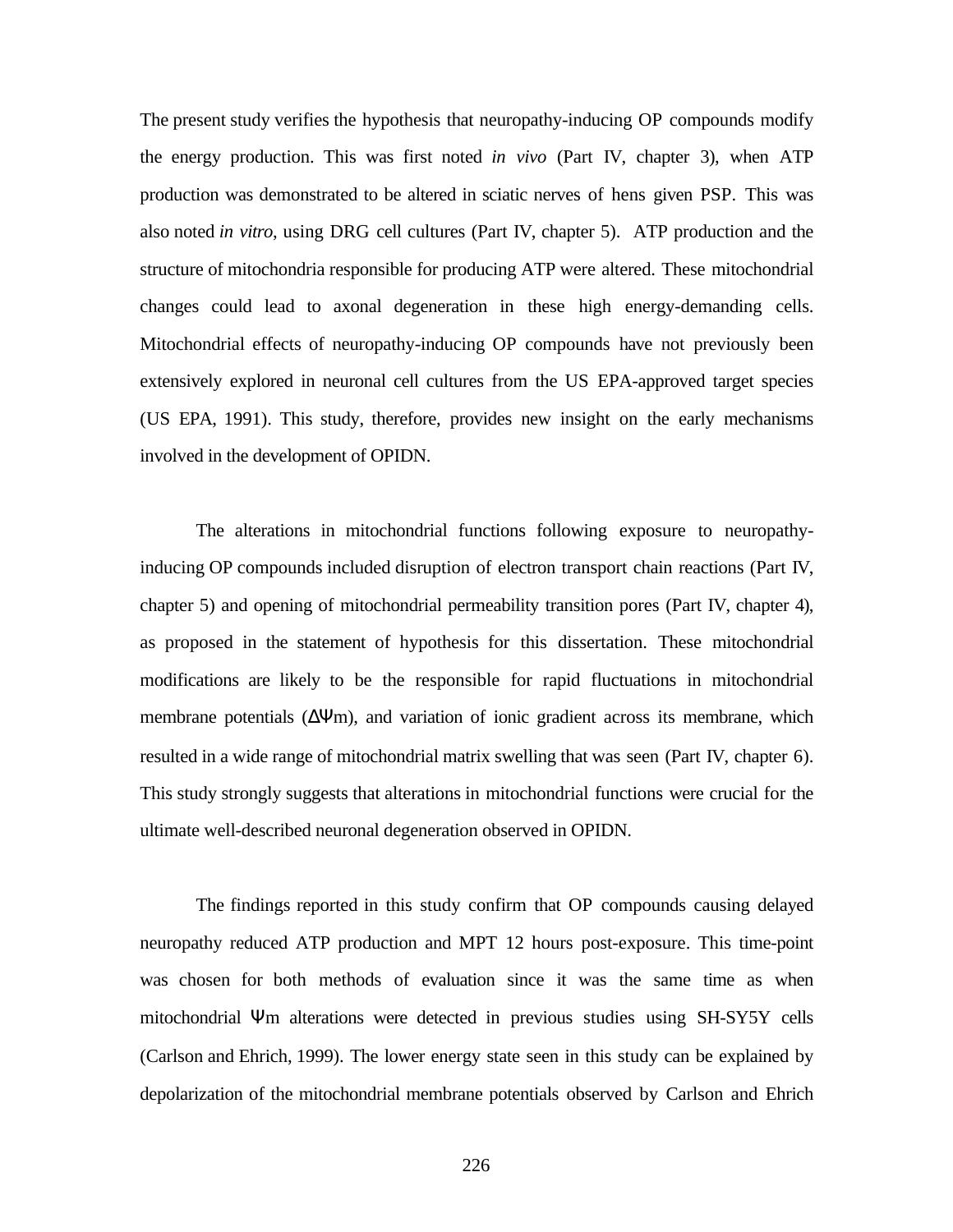(1999). In our study, alterations in ATP concentrations occurred as early as 12 hours postexposure to OP compounds, which is considerably earlier than morphological alterations measured in sciatic nerves of hens treated with neuropathy-inducing OP compounds (Massicotte *et al.,* 2001, part IV, chapter 3). It is also earlier than the time points at which OP-exposed DRG cultures were examined for morphological changes (Part IV, chapter 6). In studies done both *in vivo* and *in vitro*, modifications in ATP concentrations suggested dysregulation of mitochondrial-associated cellular energy production.

 Results reported in this study support other *in vitro* and *in vivo* models that demonstrated the toxic effects of OP compounds on mitochondria (Carlson and Ehrich, 1999; Mochida *et al.,* 1988; Veronesi *et al.,* 1993). This study is unique in that it specifically evaluates the mitochondrial respiratory chain as an intracellular target for physiological concentrations of neuropathy-inducing compounds in living cells. These alterations in energy metabolism demonstrated in our investigation support other studies showing variations in mitochondrial energy metabolism as an effect of exposure to toxicants. For example, mitochondrial membrane depolarization (Holmuhamedov *et al.,* 1996; Carlson and Ehrich, 1999; Poppe *et al.,* 2001), inhibition of mitochondrial oxygen consumption and respiration, and reduction of oxidative phosphorylation have been documented following exposure to OP compounds and other toxicants (Spetale *et al.,* 1976; Sitkiewick *et al.,* 1980; Skonieczna *et al.,* 1980). Mitochondrial membrane depolarization could modify the H+ proton pump across the mitochondrial membrane, causing failure of ATP coupling, and disruption of the mitochondrial respiratory chain reactions (Rustin *et al.,* 1994). Other metabolic pathways affected by toxicants include oxidation of succinate, α-glycerophosphate, and pyruvate/malate substrates, all of which are ATP dependent reactions (Holmuhamedov *et al.,* 1996). Therefore, it is likely that the alterations in ATP concentrations observed in our study are relevant events that could contribute to the pathogenesis of OPIDN observed *in vivo.*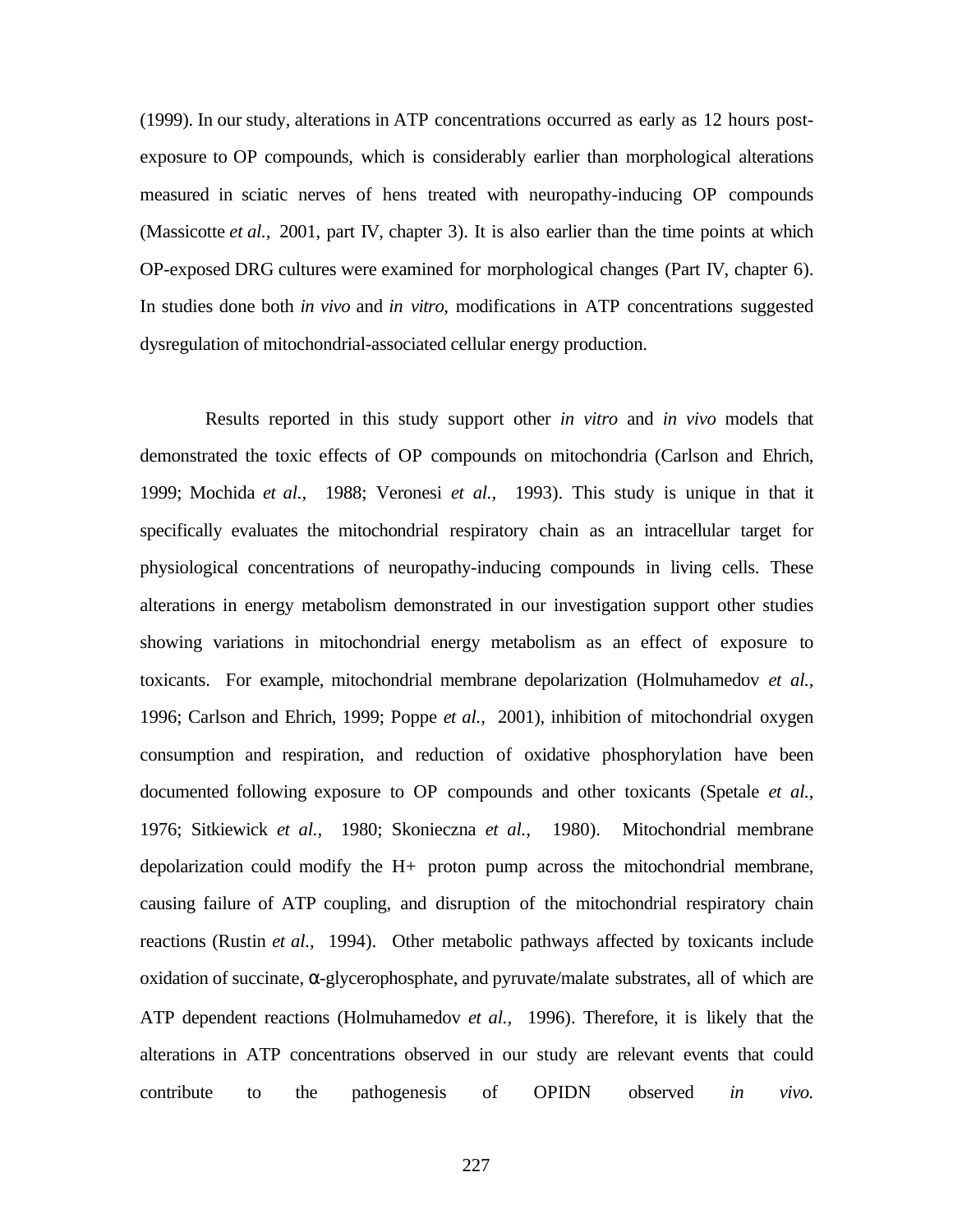Moreover, results reported in this study demonstrate that effects on MPT were unique to neurons (Part IV, chapter 4), which also supports other *in vivo* studies reporting primary neuronal lesions in OPIDN (Ehrich and Jortner, 2001). In Schwann cells, OP compounds used in this study failed to alter mitochondrial function because MPT and TMRM-induced mitochondrial fluorescence were similar in exposed and control cultures. Therefore, these finding demonstrate that mitochondrial structural changes are significant in chick embryo neuronal populations but minimal in Schwann cell cultures, as can be expected for neuropathy inducing OP compounds. This further supports the value of this culture system for studies of pathogenic mechanisms of OPIDN at the cellular level. In addition, MPT was unique to neuropathy-inducing OP-compounds since exposure of neuronal cells to paraoxon, an OP that does not cause OPIDN, failed to alter MPT. According to these results, mitochondria were a primary target in neuronal populations affected by OPIDN.

The current study used several endpoints to demonstrate the toxic effects of OPcompounds on mitochondria. For example, this study demonstrated that mitochondrial permeability transition (MPT) occurred in neuronal DRG cell cultures exposed to OP toxicants (Part IV, chapter 4). When mitochondria undergo MPT in a cell, ATP becomes progressively depleted secondary to uncoupling of oxidative phosphorylation and accelerated ATP hydrolysis by mitochondrial ATP synthase (Park *et al.,* 2001). ATP depletion has also been noted in other cell cultures exposed to other toxicants (Berman *et al.,* 2000; Crompton, 1999; Farber, 1982; Lemaster *et al,* 1979, 1999; Lofrumento *et al.,* 1991; Parks *et al.,* 2001). Direct comparison of the effects of neuropathy-inducing OP compounds with effects of these toxicants is not possible at present, however, because complex-specific effects were not determined and studies were done in other cell systems under different conditions of exposure. Energy depletion can lead to mitochondrial swelling, with secondary opening of mitochondrial permeability transition pores. Alterations of MPT state has also been associated with the progression of apoptotic cell death, and the release of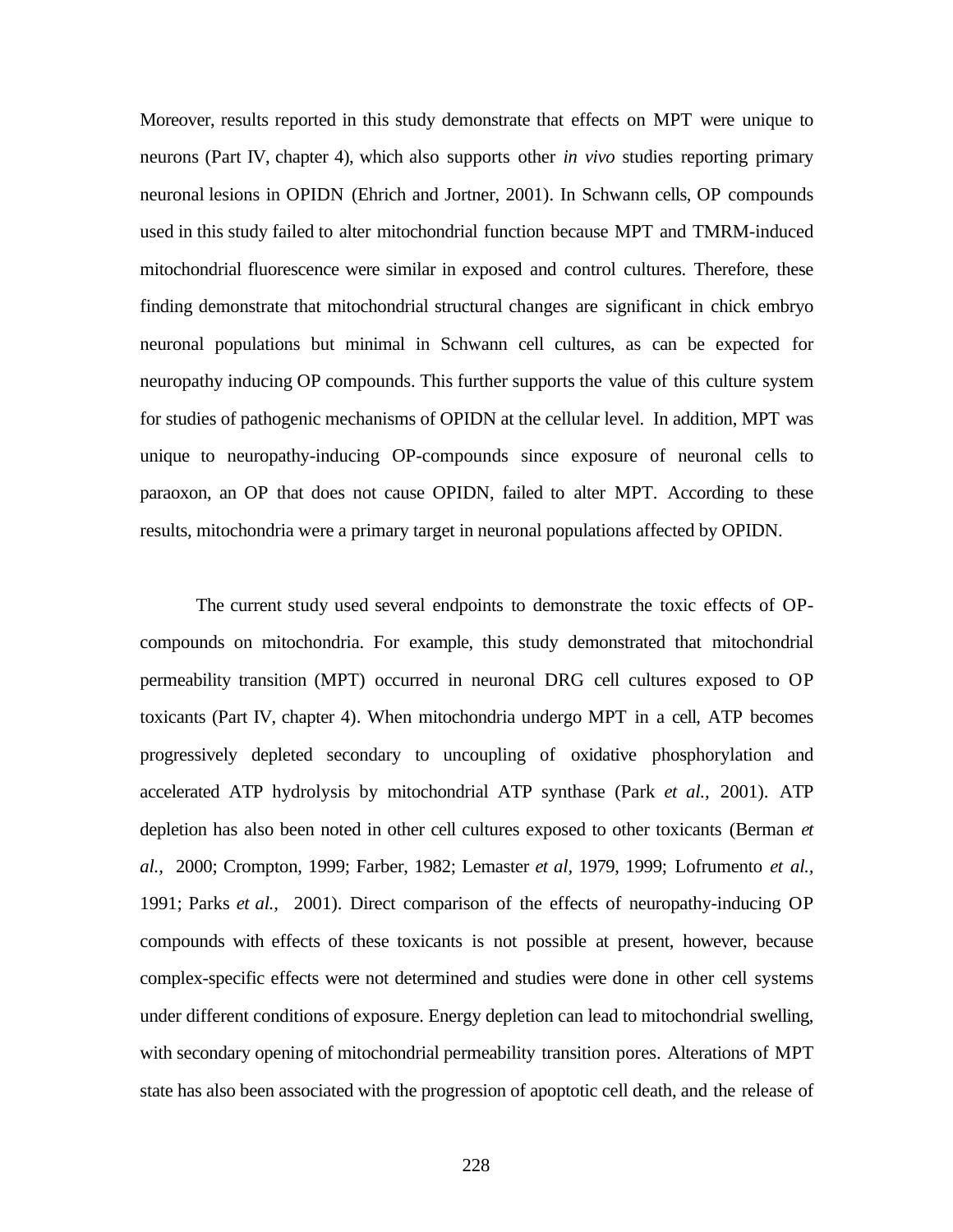apoptotic factors (Bernadi *et al.,* 1996; Cai *et al.,* 1998; Lemasters *et al.,* 1998; Qian *et al.,* 1999). Therefore, the low energy state observed in previous *in vivo* studies (Massicotte *et al.,* 2001, part IV, chapter 3) suggest that alteration of free ATP production could lead to cell death by necrosis and apoptosis, secondary to MPT alterations. Furthermore, opening of the MPT pore following exposure to neuropathy-inducing OP compounds causes uncoupling of mitochondrial respiration and profound ATP depletion (Part IV, chapter 5), suggesting the release of intramitochondrial ions and apoptotic proteins within the cytoplasm (Berman *et al.,* 2000; Crompton, 1999; Farber, 1982; Lemaster *et al,* 1979, 1999; Lofrumento *et al.,* 1991; Massicotte *et al.,* 2001 a, b; Parks *et al.,* 2001). Therefore, we suggest that alteration in MPT structure is an early event involved in mechanisms contributing to mitochondrial swelling observed in neurons exposed to neuropathy-inducing OP compounds.

Electron and confocal microscopy performed on the neuronal DRG cell cultures used in this study provided high resolution of cellular structures in the perykarion and axons (Part IV, chapters 4 and 6). The high degree of resolution obtained with confocal microscopy permitted visualization of *in situ* cellular structures and mitochondrial function, including MPT. This study is also unique because it used morphometric measurements in a living neuronal DRG cell culture model (Part IV, chapter 6). Lesions of neuronal growth cones damaged by other treatments described in the literature were used as references for the present study (Bray and Bunge, 1981; Bunge and Bunge, 1984; Cheville, 1983; Dyck *et al.,* 1993; Fadic *et al.,* 1985; Fried *at al.,* 1970; Ghadially, 1988; Gray, 1975; Lee and Cleveland, 1994; Liem *et al.,* 1978; Peters *et al.,* 1991; Westrum *et al.,* 1976). Once more, our findings demonstrate that the mitochondria are a primary target in the development of OPIDN, using several morphological approaches.

### **CONCLUSIONS**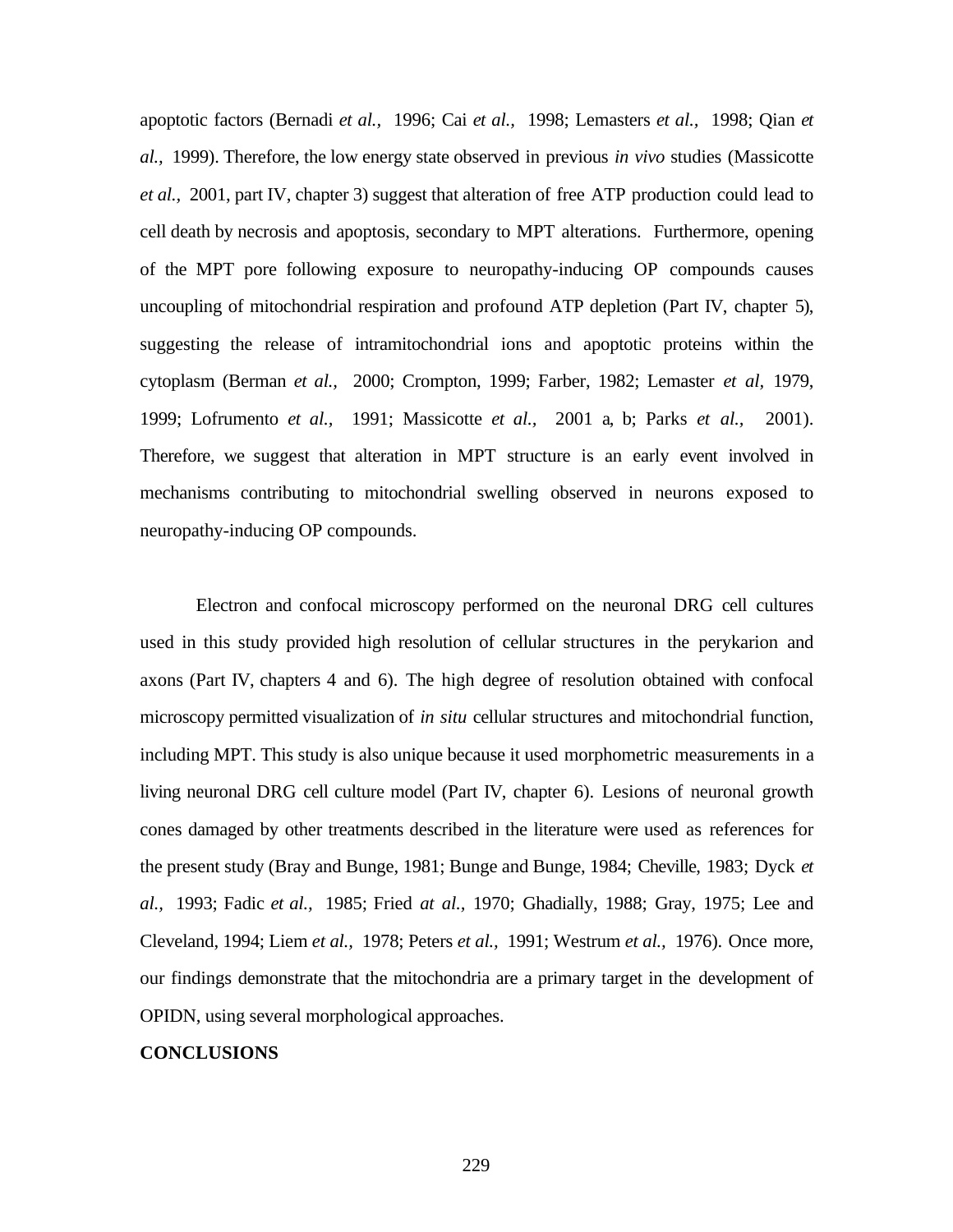In conclusion, the lesions that we observed in DRG cell cultures were similar to morphological changes described *in vivo* with OPIDN. DRG cultures appear to provide the closest *in vitro* model to evaluate the effects of neuropathy-inducing compounds since axonal structures were well developed.

This study demonstrated clearly that alterations in ATP production and morphological changes noted in nerves from exposed hens would also occur in primary neuronal cultures of chick embryos. Depletion in ATP concentration occurred early and only after exposure to compounds capable of causing OPIDN. Neuronal mitochondria were the primary site of injury, and these mitochondria were being targeted at several levels, including MPT pore and mitochondrial respiratory chain. We suggest that the induction MPT first caused rapid collapse of ∆Ψm, followed by redistribution of soluble calcium within the mitochondrial matrix, mitochondrial swelling and release of apoptotic factors and proteases within the cytoplasm, in this order. Since MPT induces depolarization of ∆Ψm, uncoupling of the respiratory chain can occur at any complex levels, especially complex-I as demonstrated in this study, resulting in alteration in mitochondrial ATP production. These mitochondrial changes could eventually lead to the axonal degeneration observed in OPIDN.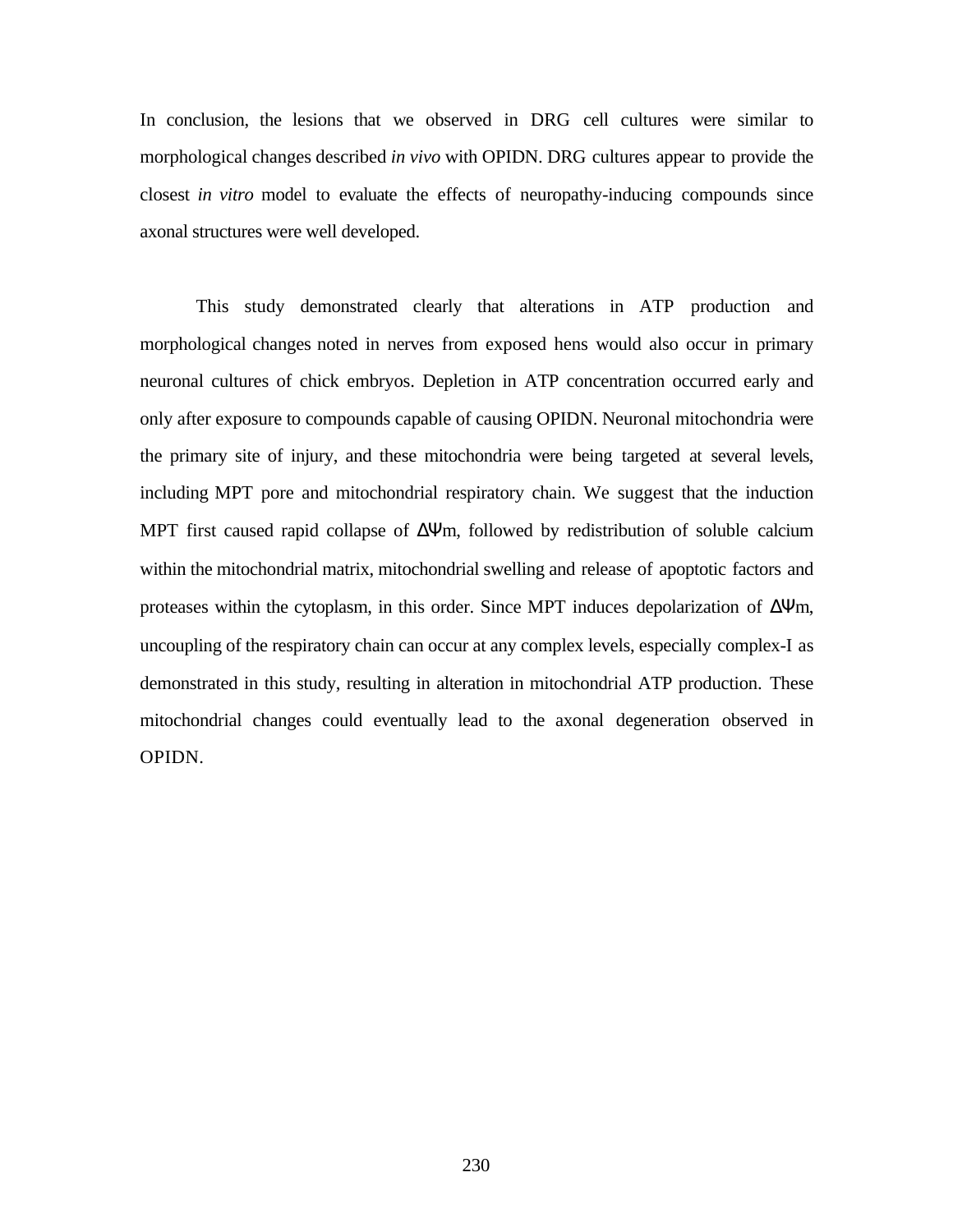# **GENERAL REFERENCES**

### **PART VI**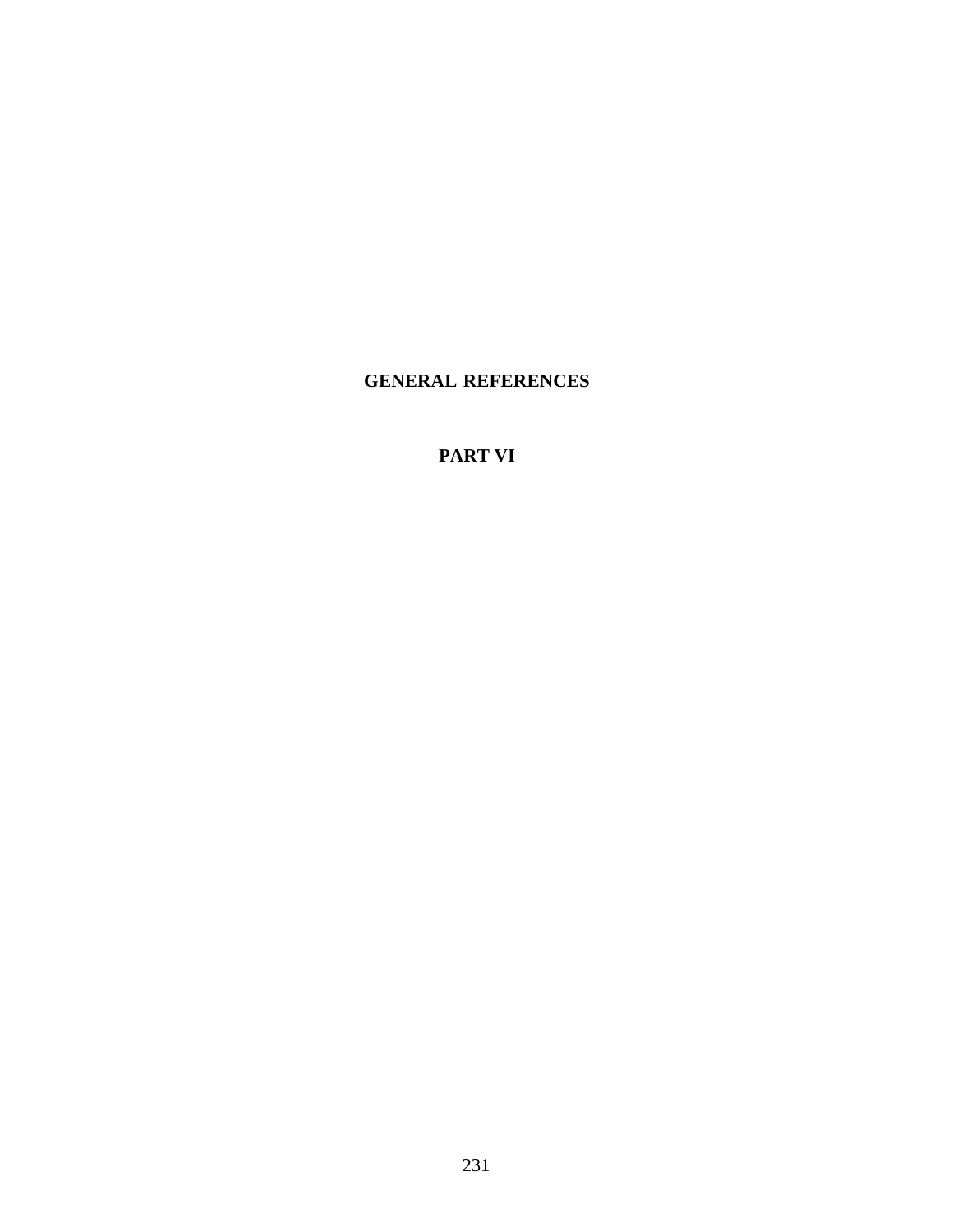### **REFERENCES:**

**Abou-Donia MB, Othman MA, Tantawy G, Khalil AZ, Shawer MF.** Neurotoxic effect of leptophos. *Experientia* 1974; 30: 63-64

**Abou-Donia MB.** Organophosphorus ester-induced delayed neurotoxicity. *Ann Rev Pharmacol Toxicol* 1981; 21: 511-548.

**Abou-Donia MB, Lapadula M.** Mechanisms of organophosphorus ester-induced delayed neurotoxicity: Type I and Type II. Ann Rev Pharmacol Toxicol 1990; 30: 405-440.

**Abou-Donia MB, Trofatter LP, Graham DG, Lapadula DM.** Electromyographic, neuropathologic, and functional correlates in the cat as the results of tri-o-cresyl phosphate delayed neurotoxicity. *Toxicol Appl Pharmacol* 1986; 83: 126.

**Adrian RH, Chandler WK, Hodgkin AL**. Slow changes in poassium permeability in skeletal muscle. *J Physiol* 1970a; 235: 103-131.

**Aguilar HI, Bolta R, Arora AS, Bronk SF, Gores GJ.** Induction of the mitochondrial permeability transition by protease activity in rats: a mechanism of hepatocyte necrosis. *Gastroenterology* 1996; 110: 558-566.

**Akbarsha MA, Sivasamy P.** Male reproductive toxicity of phosphamidon: Histopathological changes in epididymitis. *Indian J Exp Biol* 1998; 36: 34-38.

**Aldridge WN.** Organophosphorus compounds: Molecular basis for their biological properties. *Sci Prog Oxf* 1981; 67: 131-147.

**Aldridge WN.** Postscript to the symposium on organophosphate compound induced delayed neuropathy. *Chem Biol Interact* 1993; 87: 463-466.

**Anderson RJ, Robertson DG, Henderson JD, Wilson BW.** DFP-induced elevation of strength-duration threshold in hen peripheral nerve. *Neurotoxicology* 1988; 9: 47-52.

**Andreyev A, Fiskum G.** Calcium induced release of mitochondrial cytochrome *c* by different mechanisms selective for brain versus liver. *Cell Death Differ* 1999; 6: 825-832.

**Antunes-Madeira MC, Videira RA, Madeira VMC.** Effects of parathion on membrane organization and its implications for the machanisms of toxicity. *Biochim Biophys Acta* 1994; 1190: 149-154.

**Arends MJ, Morris RG, Wyllie AH.** Apoptosis. The role of the endonuclease. *Am J Pathol* 1990; 136: 593-608.

Argiro V, Bunge MB, Johnson MI. A quantitative study og growth cone filopodial extension. *J Neurosci Res* 1985; 13: 149-162.

**Augustine CK, Bezanilla F.** Phosphorylation modulates potassium conductance and gating current of perfused giant axons of squid. *J Gen Physiol* 95; 1990: 245-271.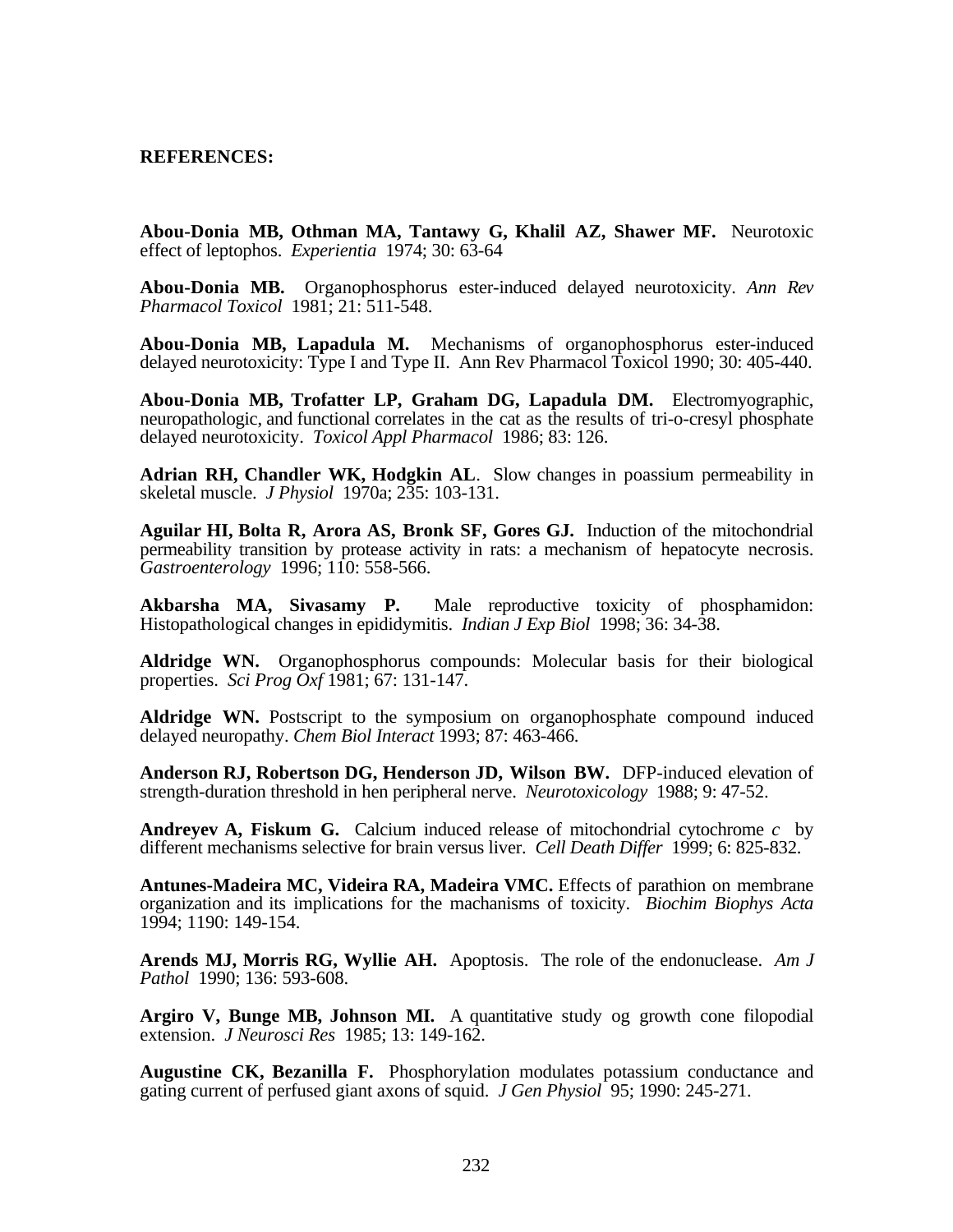**Babcock GT, Wikstrom M.** Oxygen activation and the conservation of energy in cell respiration. *Nature* 1992; 356: 301-309.

**Baker M, Bostock H, Grafe P, Martius P.** Function and distribution of three types of rectifying channel in rat spinal root myelinated axons. *J Physiol* 1987; 383: 45-67.

**Barber DS, Correll L, Ehrich M.** Comparison of two *in vitro* activation systems for prototoxicant activating organophosphorus esterase inhibitors. *Toxicol Sci* 1999a; 47: 16- 23.

**Barber DS, Correll L, Ehrich M.** Comparative effectiveness of organophosphorus protoxicant activating systems in neuroblastoma cells and brain homogenates. *J Toxicol Environ Health* 1999b; 57: 63-74.

**Barber D, Hunt J, Ehrich M.** Inhibition of calcium-stimulated ATPase in the hens brain P2 synaptosomal fraction by organophosphorus esters: relevance to delayed neuropathy. *J Toxicol Environ Health* 2001; 63**:** 101-113.

**Bates TE, Heales SJR, Davis SEC, Boakye P, Clarck JB.** Effects of 1-methyl-4 phenylpyridinium on isolated rat brain mitochondria: edidence for a primary involvement of energy depletion. *J Neurochem* 1994; 63: 640-648.

**Beresford WA, Glees P.** Degeneration in the long tracts of the cords of the chicken and cat after triorthocresylphosphate poisoning. *Acta Neuropath (Berl.)* 1963; 3: 108-118.

**Berman SB, Hastings TG.** Dopamine oxidation alters mitochondrial respiration and induces permeability transition in brain mitochondria: implications for Parkinson's disease. *J Neurochem* 1999; 73: 1127-1137.

**Berman SB, Watkins SC, Hastings TG.** Quantitative biochemical and ultrastructural comparison of mitochondrial permeability transition in isolated brain and liver mitochondria: evidence for reduced sensitivity of brain mitochondria. *Exp Neurol* 2000; 164: 415-425.

**Bernardi P.** The permeability transition pore. Control points of a cyclosporin A-sensitive mitochondrial channel involved in cell death. *Biochim Biophys Acta* 1996; 1275: 5-9.

**Bernardi P, Scorrano L, Colonna R, Petronilli V, Di Lisa F.** Mitochondria and cell death. Mechanistic and methodological issues. *Eur J Biochem* 1999; 264: 687-701.

**Beutner G, Ruck A, Riede B, Welte W, Brdiczka D.** Complexes between kinases, mitochondrial porin and adenylate translocator in rat brain resemble the permeability transition pore. *FEBS Lett* 1996; 396: 189-195.

**Bigalow JE, Varnes ME, Jacobson B, Koch CJ.** Factors influencing the oxygen consumption and radiation response of cultured mammalian cells. *Adv Exp Med Biol* 1983; 159: 347-359.

**Bischoff A.** The ultrastructure of tri-ortho-cresyl phosphate poisoning. I. Studies on myelin and axonal alterations in the sciatic nerve. *Acta Neuropath (Berl.)* 1967; 9: 158- 174.

**Bischoff A.** Ultrastructure of tri-ortho-cresyl phosphate poisoning in the chicken. II. Studies on spinal cord alterations. *Acta Neuropath (Berl.)* 1970; 15: 142-155.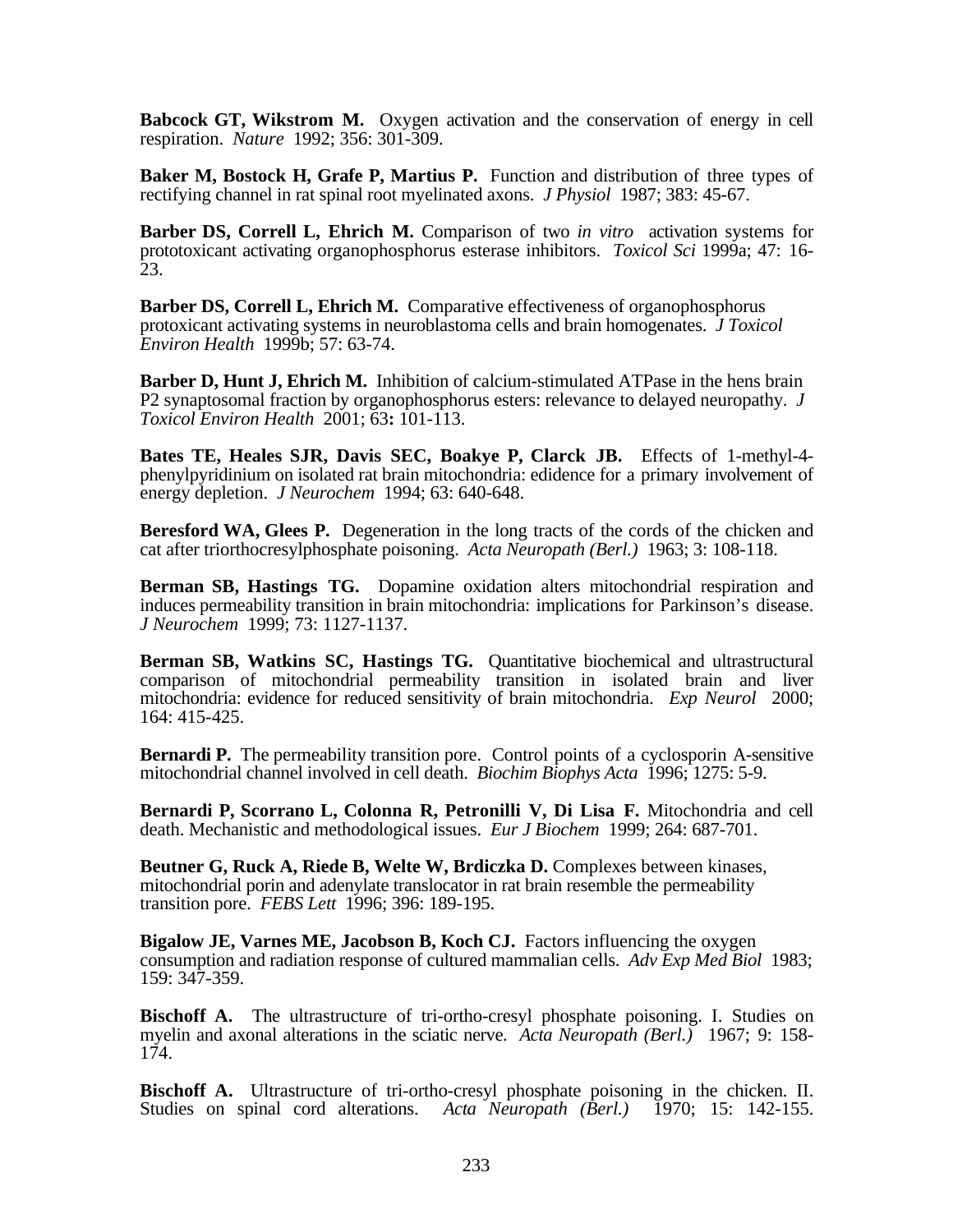**Bischoff A.** The ultrastructure of tri-ortho-cresyl phosphate-poisoning. I. Studies on myelin and axonal alterations in the sciatic nerve. *Acta Neuropath (Berl.)* 1985; 9: 158-174.

**Bidstrup PL, Bonnell JA, Beckett AG.** Paralysis following poisoning by a new organic phosphorus insecticide (mipafox). *Br Med J* 1953; 1:1068-1072

**Blood LA.** Scanning electron microscope observations of the outgrowth from embryonic chick dorsal root ganglia in culture. *Neurobiology* 1975; 5: 75-83.

**Borgers M, Thone F, Van Reempts J, Verheyen F.** The role of calcium in cellular dysfunction. *Am J Emerg Med* 1983; 2: 154-161.

**Bouldin TW, Cavanagh JB.** Organophosphorous neuropathy. 1. Teased fiber studies. *Am J Path* 1979a; 94: 241-247.

**Bouldin WT, Cavanagh JB**. Organophosphorous neuropathy. *Am J Path* 1979b; 94: 253-261.

**Boyes WK, Tandon P, Barone S Jr, Padilla S.** Effects of organophosphates on the visual system of rats. *J Appl Toxicol* 1994; 14: 135-143

**Bradham CA, Qian T, Streetz K, Trautwein C, Brenner DA, Lemasters JJ.** The mitochondrial permeability transition is required for tumor necrosis factor alpha-mediated apoptosis and cytochrome *c* release. *Mol Cell Biol* 1998; 18: 6353-6364.

**Bray D, Bunge MB.** Serial analysis of microtubules in cultured rat sensory axons. *J Neurocytol* 1981; 10: 589-605.

**Broekemeier KM, Carpenter-Deyo L, Reed DJ, Pfeiffer DR.** Cyclosporin A protects hepatocytes subjected to high Ca2+ and oxidative stress. *FEBS Lett* 1992; 304: 192-194.

**Bunge RP, Bunge MB.** Tissue culture observations relating to peripheral nerve development, regeneration, and disease. In: *Peripheral Neuropathy,* Dyck PJ, Thomas PK, Lambert EH, Bunge RP, eds., Philadelphia, W.B. Saunders Company, 1984, pp 378-399.

**Bursian SJ, Brewster RK, Ringer RK.** Differential sensitivity to the delayed neurotoxin tri-o-tolyl phosphate in several avian species. *J Toxicol Environ Health* 1983; 11: 907-916.

**Byrne AM, Lemasters JJ, Nieminen AL.** Contribution of increased mitochondrial free  $Ca<sup>2+</sup>$  to the mitochondrial permeability transition induced by tetra-butylhydroperoxide in rat hepatocytes. *Hepatology* 1999; 29: 1523-1531.

**Cai J, Yang J, Jones DP.** Mitochondrial control of apoptosis: the role of cytochrome *c*. *Biochem Biophys Acta* 1998; 1366: 139-149.

**Capaldi RA.** Structure and function of cytochrome *c* oxidase. *Ann Rev Biochem* 1990; 59: 569-596.

**Carboni D, Ehrich M, Dyer K, Jortner BS.** Comparative evolution of mipafox-induced delayed neuropathy in rats and hens. *Neurotoxicology* 1992; 14 (4): 723-733.

**Carlson K, Ehrich M.** Organophosphorus compound-induced modification of SH-SY5Y human neuroblastoma mitochondrial transmembrane potential. *Toxicol Appl Pharmacol* 1999; 160: 33-42.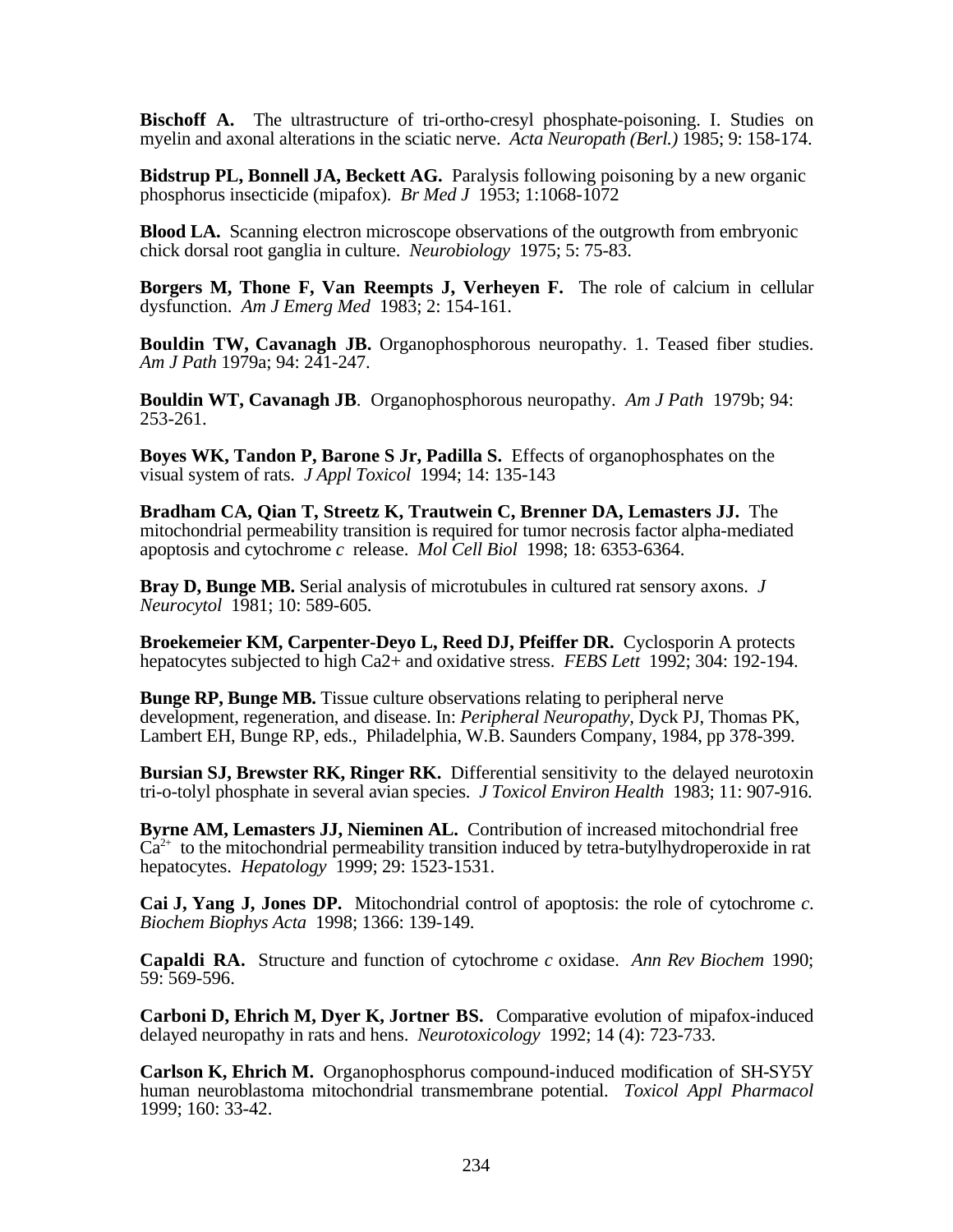**Carlson K, Jortner BS, Ehrich M.** Organophosphorus compound-induced apoptosis in SH-SY5Y human neuroblastoma cells. *Toxicol Appl Pharmacol* 2000; 168: 102-113.

**Carrington CD, Abou-Donia MB.** Characterization of [3H]di-isopropyl phosphofluoridate-binding proteins in hen brain. Rates of phosphorylation and sensitivity to neurotoxic and non-neurotoxic organophosphorus compounds. *Biochem J* 1985; 225: 537-544.

**Carrington CD, Brown HR, Abou-Donia MB.** Histopathological assessement of triphenyl phosphite neurotoxicity in the hen. *Neurotoxicology* 1988; 9: 223-233.

**Cassarino DS, Swerdlow RH, Parks JK, Parker WD Jr., Bennett JP Jr.** Cyclosporin A increases resting mitochondrial membrane potential in SY5Y cells and reverses the depressed mitochondrial membrane potential for Alzheimer's dosease cybrids. *Biochem Biophys Res Commun* 1998; 248: 168-173.

**Castedo, M.** Implication of mitochondria in apoptosis. *Mol Cell Biochem* 1997; 174: 185- 188.

**Castellanos JE, Martinez M, Acosta O, Hurtado H.** Nerve growth factor and neurotrophin-3 modulate the rabies infection of adult sensory neurons in primary cultures. *Brain Res* 2000; 871: 120-126.

**Cavanagh JB.** The toxic effects of tri-ortho-cresyl phosphate on the nervous system. An experimental study in hens. *J Neurol Neurosurg Psychiat* 1954; 17: 163-172.

**Cavanagh JB.** Peripheral nerve changes in ortho-cresyl phosphate poisoning in the cat. *J Path* 1964; 87: 365-382.

**Cavanagh JB, Davies DR, Holland P, Landcaster M.** Comparison of the functional effects of dyflos, tri-ortho-cresyl phosphate and tri-p-ethyl-phenyl phosphate in chickens. *Br J Pharmacol* 1961; 17: 21-27.

**Chambers J, Levi P.** Organophosphates: chemistry, fate, and effects. Academic Press Inc.: San Diego, CA.; 1992.

**Chandler WK, and Meves H.** Voltage clamp experiments on internally perfused giant axons. *J Physiolo* 1965; 180: 788-820.

**Cheville NF.** Cell degeneration. In: *Cell Pathology ,* Cheville NF, 2nd ed., Ames, The Iowa State University Press, 1983, pp 114-129.

**Clark JB, Nicklas WJ.** The metabolism of rat brain mitochondria. *J Biol Chem* 1970; 245: 4724-4731.

**Cohen JJ.** Programmed cell death in the immune system. *Adv Immunol* 1991; 50: 55-85.

**Coles, KS.** Dynamique electrical characteristics of the squid axon membrane. *Arch Sci Physiol* 1949; 3: 253-258.

**Correll L, Ehrich M.** A microassay method for neurotoxic esterase determinations. *Fundam Appl Toxicol* 1991; 16: 110-116.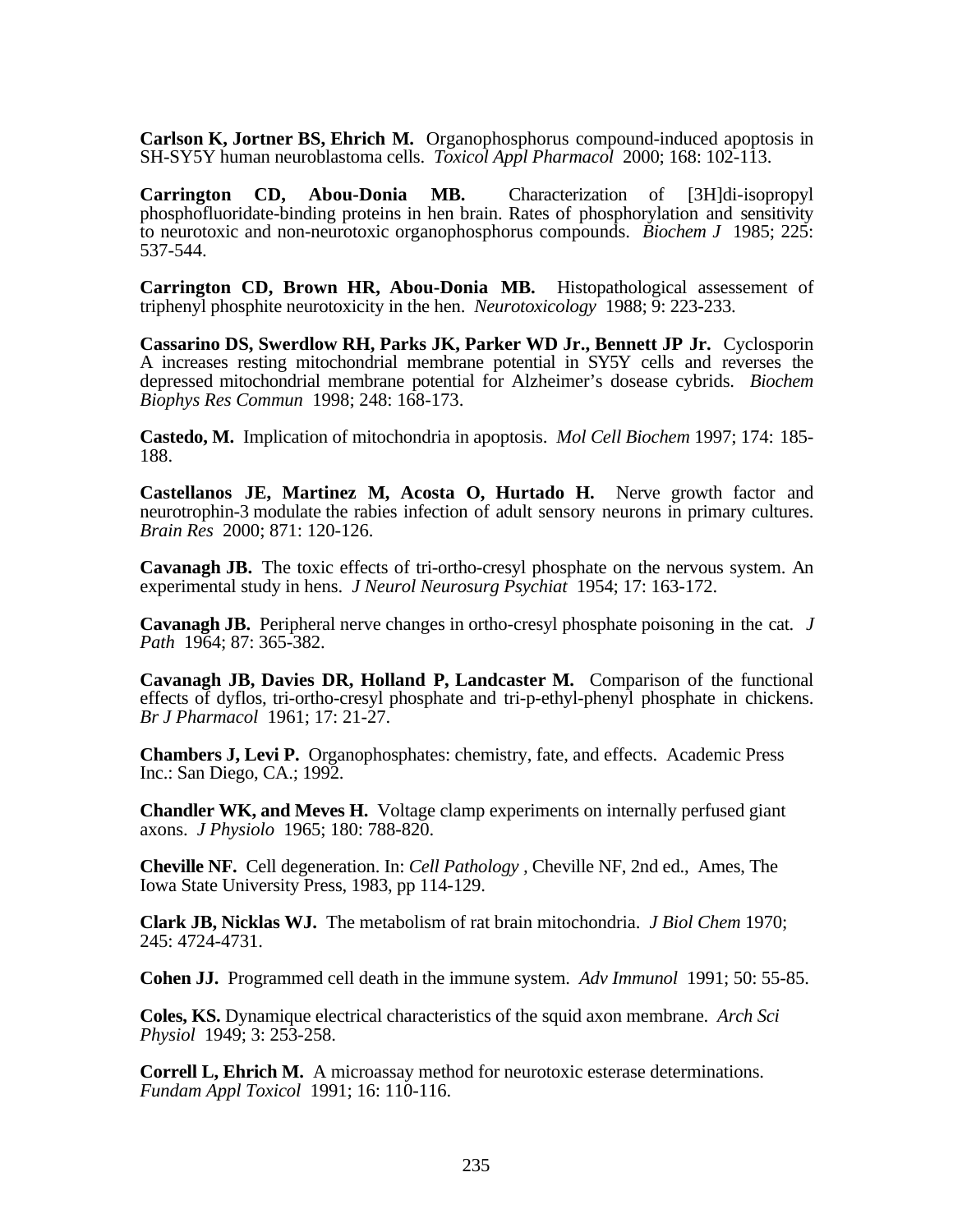**Crompton M.** The mitochondrial permeability transition pore and its role in cell death. *Biochem J* 1999; 341: 233-249.

**Davies DR.** Neurotoxicity of organophosphorus compounds. In*: GB Koelle ed. Handbuch der experimentellon pharmacologie XV*. Springer Verlag Berlin, 1963: 860-882.

**Davis CS, Richardson RJ.** Organophosphorus compounds. In: Spencer PS, Schaumburg AH, editors. In: *Experimental and clinical neurotoxicology*. Baltimore: Williams and Wilkins 1980: 527-544.

**Deck KA, Kern R, Trautwein W.** Voltage clamp technique in mammalian cardiac fibers. *Pflugers Arch* 1964; 280: 50-62.

**De Lahunta A.** Veterinary neuroanatomy and clinical neurology. 2nd ed. Philadelphia: WB Saunders; 1983: 64-65.

**DePierre JW, Ernster L.** Enzyme topology of intracellular membranes. *Ann Rev Biochem* 1977; 46: 201-262.

**Doane KJ, Roisen FJ, Wilson FJ.** The effects of nerve growth factor and dibutyryl cyclic AMP on cytoskeletal densisies in cultured sensory ganglia. Tissue Cell 1992; 24: 367-378.

**Dolder M, Wendt S, Wallimann T.** Mitochondrial creatine kinase in contact sites: interaction with porin and adenine nucleotide translocase, role in permeability transition and sensitivity to oxidative damage. *Biol Signals Recept* 2001; 10: 93-111.

**Drakontides AB, Baker T, Riker WF Jr.** A morphological study of the effect of glucocorticoid treatment on delayed organophosphorus neuropathy. *Neurotoxicology* 1982;  $3:165-178$ .

**Droz B.** Synthetic machinery and axonoplasmic transport: maintenance of neuronal connectivity. In: Tower BD, Roscoe OB, editors. *The nervous system (vol. I).* New York: Raven Press; 1975: 111-129.

**Dubinsky JM, Levi Y.** Calcium-induced activation of the mitochondrial permeability transition in hippocampal neurons. *J Neurosci Res* 1998; 53: 728-741.

**Dudek BR, Barth L, Gephart L, Huggins J, Richardson RJ.** Correlation of brain and lymphocyte neurotoxic esterase inhibition in the adult hen following dosing with neurotoxic compounds. *Toxicol App Pharmacol* 1979; 48: A198.

**Dudek BR, Richardson RJ.** Human leucolyte neurotoxic esterase: Potential biomonitor for neurotoxic organophosphorus compounds. *Toxicologist* 1980; 19: 4-33.

**Dyck PJ, Giannini C, Lais A.** Pathologic alterations of nerves. In: *Peripheral Neuropathy*, Dyck PJ, Thomas PK, eds., Philadelphia, PA, W.B. Saunders company 1993, pp 514-597.

**Dyer KR, El-Fawal HAN, Ehrich MF.** Comparison of organophosphate-induced delayed neuropathy between branches of the tibial nerve and the biventer cervicis nerve in chickens. *Neurotoxicology* 1991; 12: 687-696.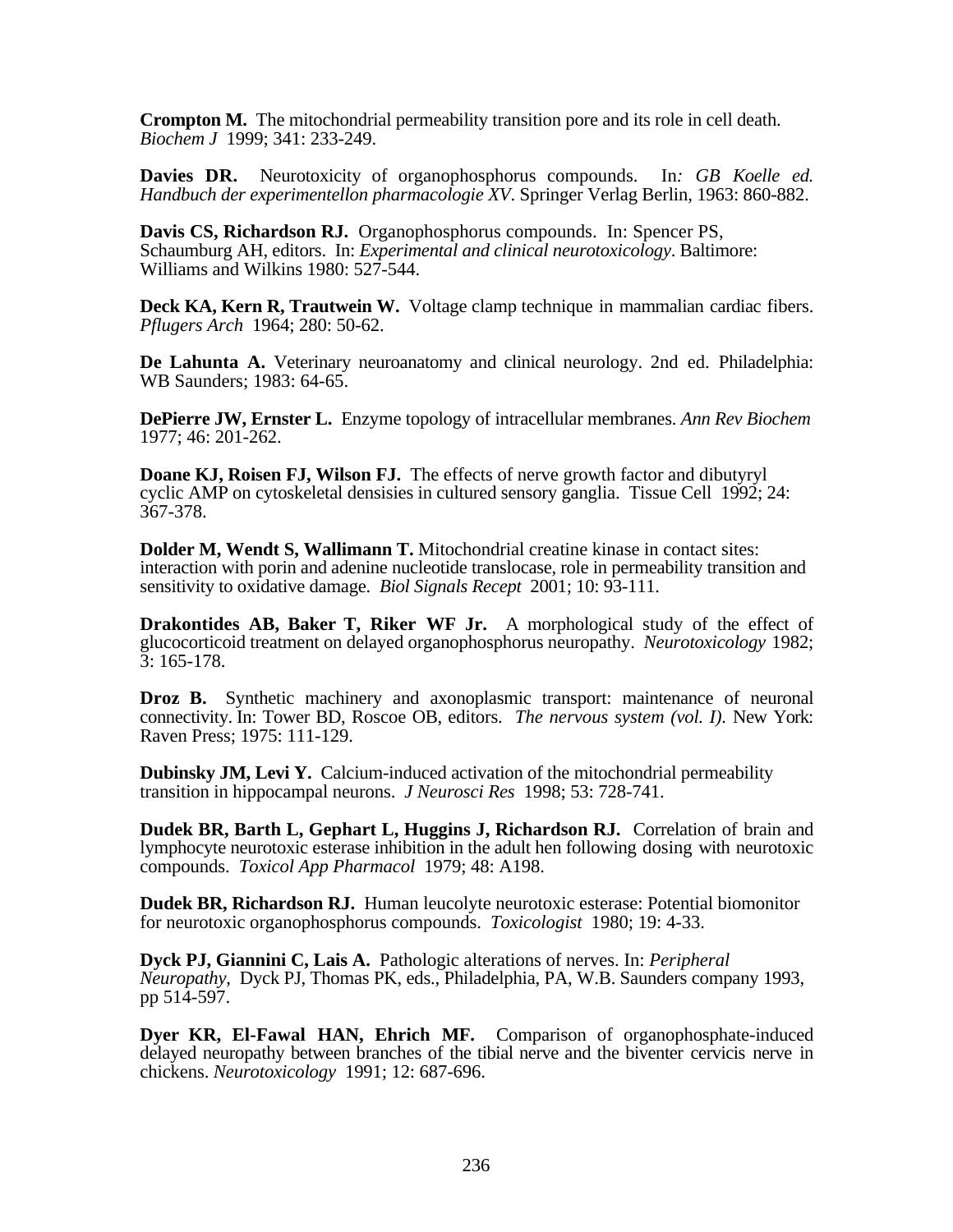**Ecobichon DJ.** Organophosphorus insecticides. In: DJ Ecobichon and RM Joy (Eds.), *Pesticides and Neurological Diseases* CRC Press Inc., Bocca Raton, FL, 1994 pp 171- 249.

**Ehrich M.** Neurotoxic esterase inhibition: predictor of potential for organophosphorusinduced delayed neuropathy. In*: Biomarkers for agrochemicals and toxic substances*, Blancato, J.N., Brown, R.N., Dary, C.C., Saleh, M.A., eds., Washington, DC: American Chemical Society, 1996, pp 79-93.

**Ehrich M, Gross WB.** Modification of triorthotolyl phosphate toxicity in chickens by stress. *Toxicol Appl Pharmacol* 1983; 70: 249.

**Ehrich M, Jortner BJ.** Organophosphorus-induced delayed neuropathy. In: *Neurotoxicology Handbook*, Massaro EJ, ed., Totowa, NJ, Human Press, 2001, pp 17-27.

**Ehrich M, Jortner BS, Padilla S.** Relationship of neuropathy target esterase inhibition to neuropathology and ataxia in hens given organophosphorus esters. *Chem Biol Interact* 1993; 87: 431-437.

**Ehrich M, Jortner BS, Padilla S.** Comparison of the relative inhibition of acetylcholinesterase and neuropathy target esterase in rats and hens given cholinesterase inhibitors. *Fund Appl Toxicol* 1995; 24: 94-101.

**Ehrich M, Correll L, Veronesi B.** Acetylcholinesterase and neuropathy target esterase inhibitions in neuroblastoma cells to distinguish organophosphorus compounds causing acute and delayed neurotoxicity. *Fundam Appl Toxicol* 1997; 38: 1-9.

**Eldrige CF, Bunge MB, Bunge R.** Differentiation of axon-related Schwann cells in vitro: II. Control of myelin formation by basal laminal. *J Neurosci* 1989; 9: 625-638.

**El-Fawal HAN, Jortner BS, Eyre P, Ehrich M.** The biventer cervicis nerve-muscle preparation of adult hens: effect of phenylsaligenin phosphate administration. *Neurotoxicology* 1988; 9: 625-636.

**El-Fawal HAN, Jortner BS, Ehrich M.** Use of the biventer cervicis nerve-muscle preparation to detect early changes following exposure to organophosphates inducing delayed neuropathy. *Fund Appl Tox* 1990a; 15: 108-120.

**El-Fawal HAN, Jortner BS, Ehrich M.** Modification of phenylsaligenin phosphateinduced delayed effects by calcium channel blockers: *in vivo* and *in vitro* electrophysiological assessment. *Neurotoxicology* 1990b; 11: 573-592.

**Escurdo MA, Barril J, Tormo N, Vilanova E.** Separation of two forms of neuropathy target esterase in soluble fraction of the hen sciatic nerve. *Chem Biol Interact* 1995; 97: 247-255.

**Eto M, Casida JE, Eto T.** Hydroxylation and cyclization reactions in the metabolism of triocresyl phosphate. *Biochem Pharmacol* 1961; 11: 337-352.

**Fadic R, Vergara J, Alvarez J.** Microtubules and caliber of central and peripheral processes of sensory axons. *J Comp Neurol* 1985; 236: 258-264.

**Farber JL.** Biology of disease: membrane injury and calcium homeostasis in the pathogenesis of coagulative necrosis. *Lab Invest* 1982; 47: 114-123.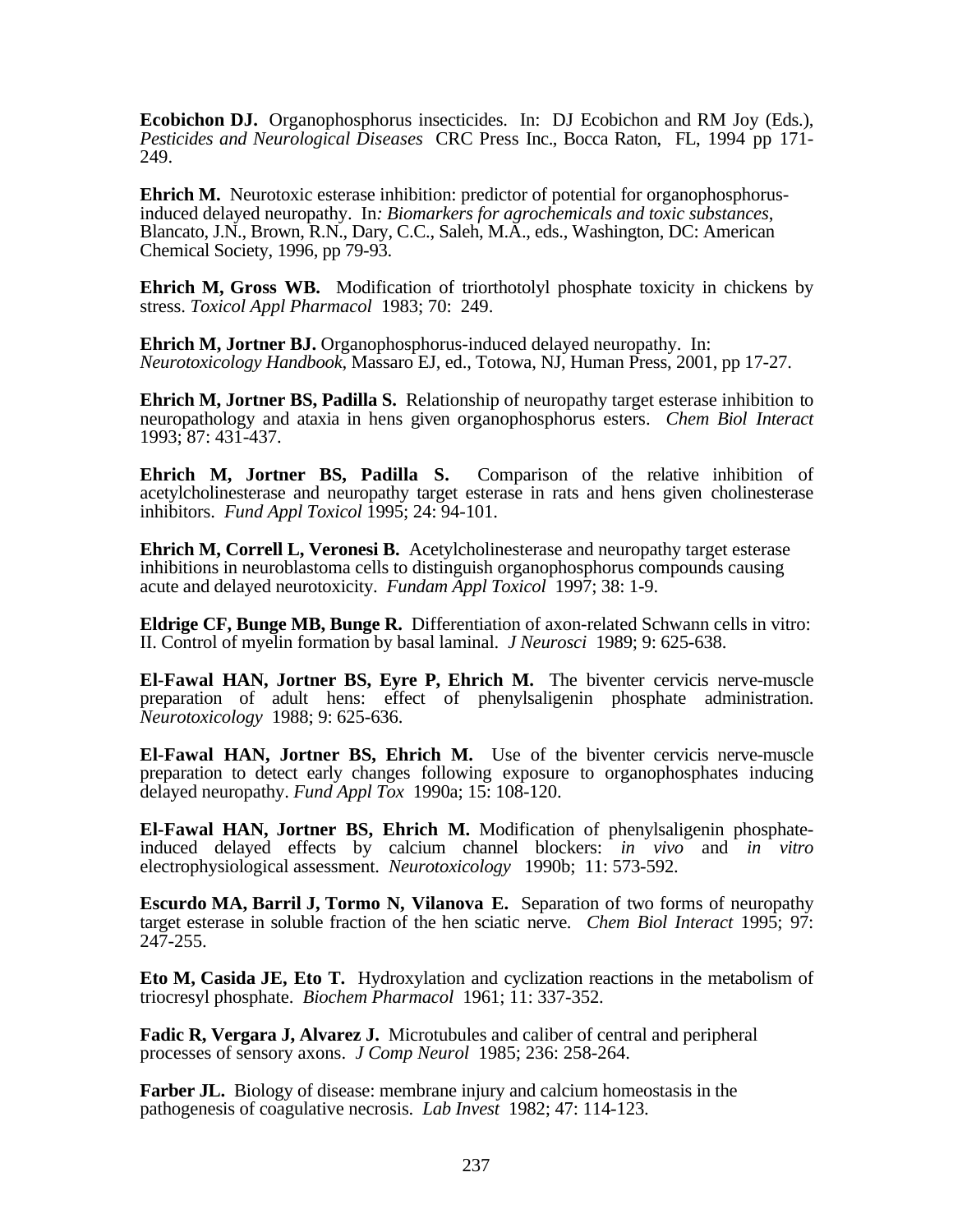**Feldmann G, Haouzi D, Morean A, Durand-Schneider AM, Bringuier A, Berson A, Mansouri A, Fau D, Pessayre D.** Opening of the mitochondrial permeability transition pore causes matrix expansion and outer membrane rupture in Fas-mediated hepatic apoptosis in mice. *Hepatology* 2000; 31: 674-683.

**Fillingame RH.** H<sup>+</sup> transport and coupling by the  $F_0$  sector of the ATP synthase: insights into the molecular mechanism of function. *J Bioenerg Biomemb* 1992; 24: 485-491.

**Fiskum G.** Involvement of mitochondria in ischemic cell injury and in regulation of intracellular calcium. *Am J Emerg Med* 1983; 2: 147-153.

**Fiskum G.** Mitochondrial damage during cerebral ischemia. *Ann Emer Med* 1985; 14: 810-815.

**Fontaine E, Aichas F, Bernardi P.** A ubiquinone-binding site regulates the mitochondrial permeability transition pore. *J Biol Chem* 1998; 273: 25734-25740.

**Fried RL, Samorajsky T.** Axon caliber related to neurofilaments and microtubules in sciatic fibers of rats and mice. *Anat Rec* 1970; 167: 379-387.

**Funk KA, Henderson JD, Liu CH, Higgins RJ, Wilson BW.** Neuropathology of organophosphate-induced delayed neuropathy (OPIDN) in young chicks. *Arch Toxicol* 1994; 68: 308-316.

**Garcia-Ruiz C, Colell A, Mari M, Morales A, Fernandez-Checa JC.** Direct effect of ceramide on the mitochondrial electron transport chain leads to generation of reactive oxygen species. Role of mitochondrial glutathione. *J Biol Chem* 1997; 272: 11369-11377.

**Gavrieli Y, Sherman Y, Ben-Sasson SA.** Identification of programmed cell death *in situ* via specific labeling of nuclear DNA fragmentation. *J Cell Biol* 1992; 119: 493-501.

**Ghadially FN.** Mitochondria. In: *Ultrastructural Pathology of the Cell and Matrix,* Ghadially FN, 3rd ed., London, Butterworths, 1988, pp 191-328.

**Ghadially FN.** Microtubules. In: *Ultrastructural Pathology of the Cell and Matrix,* Ghadially FN, 3rd ed., London, Butterworths, 1988, pp 937-950.

**Gold R, Schmied M, Rothe G.** Detection of DNA fragmentation in apoptosis: Application of in situ nick translation to cell culture systems and tissue sections. *J Histochem Cytochem* 1993; 41: 1023-1030.

**Goldstein BD, Witz G, Amoruso M, Troll W.** Protease inhibitors antagonize the activation of polymorphonuclear leukocytes oxigen consumption. *Biochem Biophys Res Commun* 1979; 88: 854-860.

**Goodrum JF, Morell P.** Axonal transport. In: *Neurotoxicology*, Abou-donia MB, ed. CRC Press, 1992, pp 79-119.

**Grafe P, Quasthoff S, Grosskreutz J, Alzheimer C.** Function of the hyperpolarizationactivated inward rectification in nonmyelinated peripheral rat and human axons. *J Neurophysiol* 1997; 77: 421-426.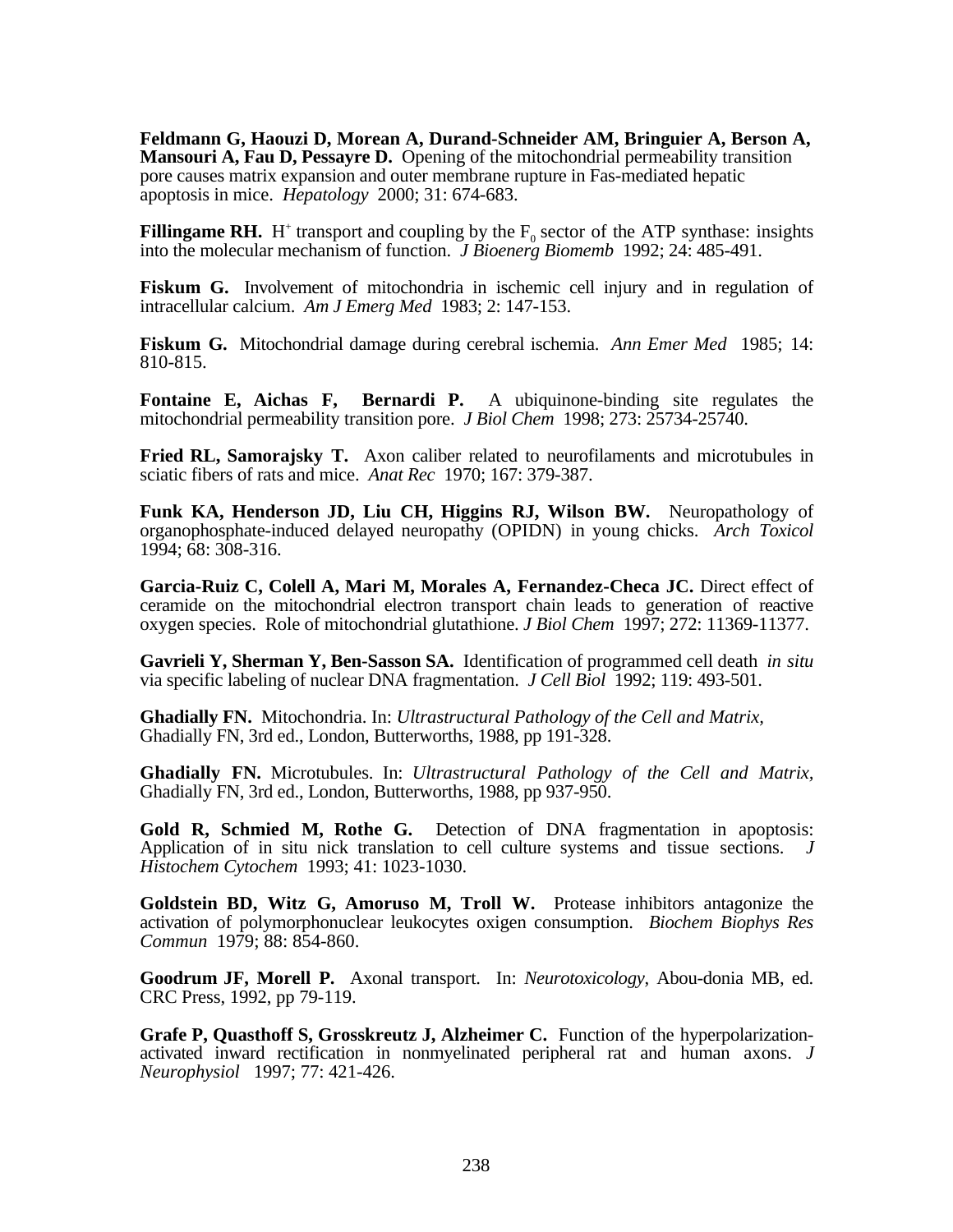**Gray EG.** Presynaptic microtubules and their association with synaptic vesicules. Proc *Royal Soc B* 1975; 190: 369-372.

**Green DR, Reed JC.** Mitochondria and apoptosis. *Science* 1998; 281: 1309-1312.

**Greenman SB, Rutten MJ, Fowler WM, Scheffler L, Shortridge LA, Brown B, Sheppard BC, Deveney KE, Deveney CW, Trunkey DD.** Herbicide/pesticide effects on intestinal epithelium growth. *Environ Res* 1997; 75: 85-93.

**Griffin JW, Watson DF.** Axonal transport in neurological disease. *Ann Neurol* 23; 1988: 3-13.

Griffin JW, George R, Ho T. Macrophage system in peripheral nerves. A review. J *Neuropathol Exp Neurol* 1993; 52: 553-560.

**Gunter TE, Pfeiffer DR.** Mechanisms by which mitochondria transport calcium. *Am J Physiol* 1990; 258: C755-C786.

**Hackenbrock CR.** Chemical and physical fixation of isolated mitochondria in low-energy and high-energy states. *Proc Nat Acad Sci USA* 1968; 61: 598-605

**Halestrap AP, Davidson AM.** Inhibition of  $Ca^{2+}$ -induced large amplitude swelling of liver and heart mitochondria by cyclosporine is probably caused by the inhibitor binding to mitochondrial-matrix peptidylprolyl cis-trans isomerase and preventing it interacting with the adenine nucleotide translocase. *Biochem J* 1990; 268:153-160.

**Hamm JT, Wilson BW, Hinton DE.** Organophosphate-induced acetylcholinesterase inhibition and embryonic retinal cell necrosis *in vivo* in the teleost (Oryzias Latipes). *Neurotoxicology* 1998; 19: 853-870.

**Harp P, Tanaka D Jr, Pope CN.** Potentiation of organophosphorus-induced delayed neurotoxicity following phenylsaligenin phosphate exposures in 2-, 5-, and 8-week-old chickens. *Fundam Appl Toxicol* 1997; 37: 64-70.

**Harvey MJ, Sharma RP.** Organophosphate cytotoxicity: The effects on protein metabolism in cultured neuroblastom cells. *J Environ Pathol Toxicol* 1980; 3: 423-436.

**Hern JEC.** Some effects of experimental organophosphorus intoxication in primates, MD Thesis, University of Oxford; 1971.

**Hernandez AF, Pla A, Villanueva E.** Decreased phosphofructokinase activity during the development of triorthocresyl-phosphate-induced delayed neuropathy. *Toxicol Lett* 1989; 49: 35-40.

**Higuichi M, Proske RJ, Yeh ET.** Inhibition of mitochondrial respiratory chain complex I by TNF results in cytochrom *c* release, membrane permeability transition, and apoptosis. *Oncogene* 1998; 17: 2515-2524.

**Hill B.** Classical biophysiscs of the squid giant axon. In: *Ionic channels of excitable membranes.* Sunderland Sinauer associates , Inc. 1992; 23-58

**Hirsch T, Susin SA, Marzo I, Marchetti P, Zamzami N, Kroemer G.** Mitochondrial permeability transition in apoptosis and necrosis. *Cell Biol Toxiol* 1998; 14: 141-145.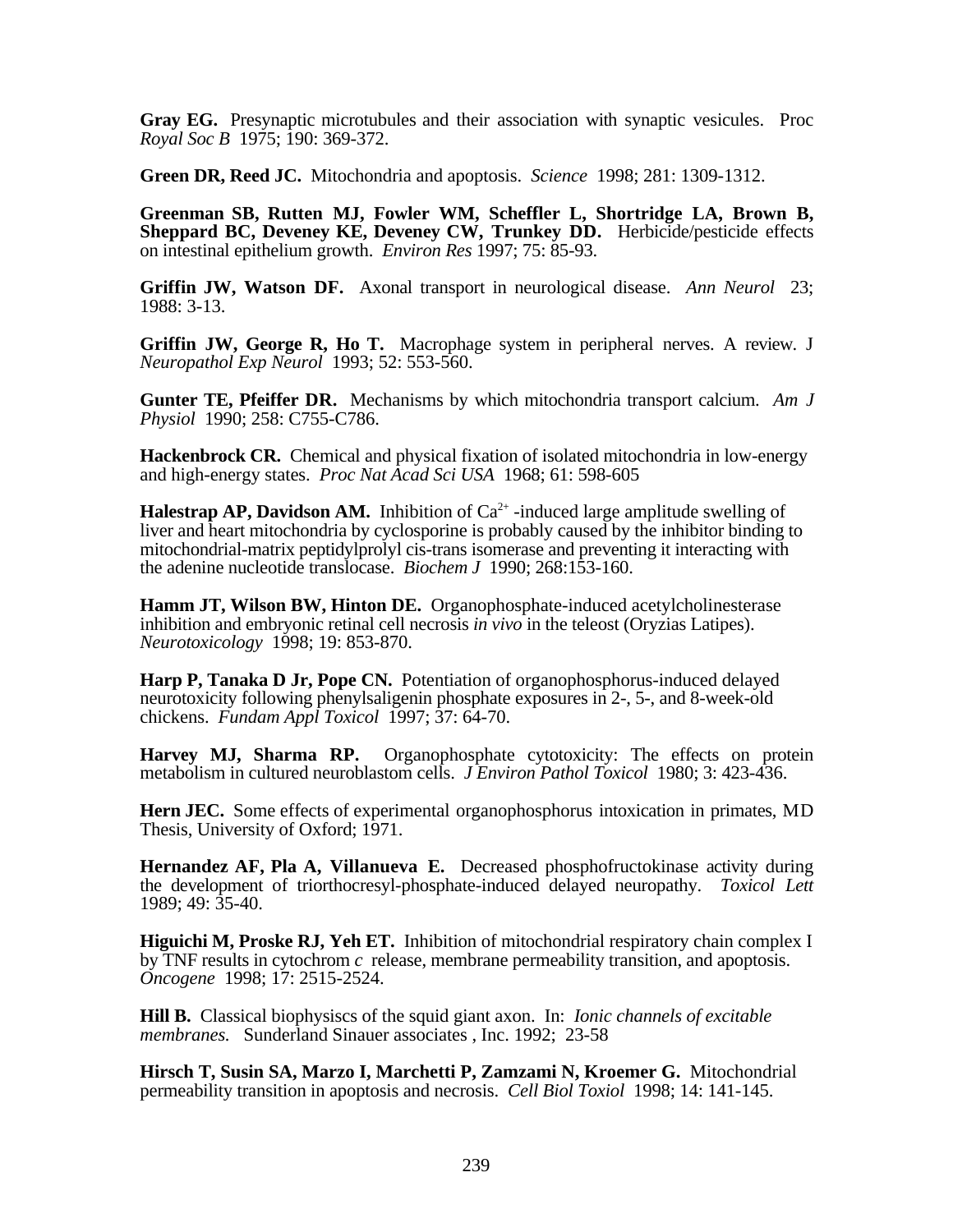**Hockenbery D.** Defining apoptosis. *Am J Pathol* 1995; 146: 16-18.t

**Hodgkin AL, Huxley AF, Katz B.** Measurements of current-voltage relations in the membrane of the giant axon of *Loligo*. *J physiol* 1952; 166: 424-448.

**Hoffman PN, Lasek RJ.** The slow component of axonal transport. Identification of major structural polypeptides of the axon and their generality among mammalian neurons. *J Cell Biol* 1975; 66: 351-366.

**Hofhaus G, Weiss H, Leonard K.** Electron microscopic analysis of the peripheral and membrane parts of mitochondrial NADH dehydrogenase (complex I). *J Mol Biol* 1991; 221: 1027-1043.

**Hofhaus G, Shakeley RM, Attardi G.** Use of polarography to detect respiration defects in cell cultures. *Methods Enzymol* 1996; 264: 476-483.

**Holmuhamedov EL, Wang L, Terzic A.** ATP-sensitive  $K^+$  channel openers prevent  $Ca^{2+}$ overload in rat cardiac mitochondria. *J Physiol* 1999; 519: 347-360.

**Hunter DR, Haworth RA.** The  $Ca^{2+}$ -induced membrane transition in mitochondria. I. The protective mechanisms. *Arch Biochem Biophys* 1979a; 195: 453-459.

**Hunter DR, Haworth RA.** The  $Ca^{2+}$ -induced membrane transition in mitochondria. II. Nature of the Ca<sup>2+</sup> trigger site. *Arch Biochem Biophys* 1979b; 195: 460-467.

**Hunter DR, Haworth RA.** The  $Ca^{2+}$ -induced membrane transition in mitochondria. III. Transitional Ca2+ release. *Arch Biochem Biophys* 1979c; 195: 468-477.

**Hüser J, Rechenmacher CE, Blatter LA.** Imaging the permeability pore transition in single mitochondria. *Biophys J* 1998; 74: 2129-2137.

**Hüser J, Blatter LA.** Fluctuations in mitochondrial membrane potential caused by repetitive gating of the permeability transition pore. *Biochem J* 1999; 343: 311-317.

**Imberti R, Nieminen AL, Herman B, Lemasters JJ.** Mitochondrial and glycolytic dysfunction in lethal injury to hepatocytes by *t*-butyl hydroperoxide: protection by fructose, oligomycin, cyclosporin A and trifluoperazine. *J Pharmacol Exp Therap* 1993; 265: 392- 400.

**Itoh H, Kishida H, Takeuchi E, Tadokoro M, Uchikoshi T, Oikawa K.** Studies on the delayed neurotoxicity of organophosphorus compouds-(II). *J Toxicol Sci* 1984; 9: 37- 50.

**Johnson MK.** The primary biochemical lesion leading to the delayed neurotoxic effects of some organophosphorus esters. *J Neurochem* 1974; 23: 785-789.

**Johnson MK.** Organophosphorus esters causing delayed neurotoxic effects: Mechanism of action and structure/ activity studies. *Arch Toxicol* 1975a; 34: 259-288.

**Johnson MK.** The delayed neuropathy caused by some organophosphorus ester: Mechanism and challenge. *Crit Rev Toxicol* 1975b; 3: 289-316.

**Johnson MK.** The target for initiation of delayed neurotoxicity by organophosphorus esters. *Rev Biochem Toxicol* 1982; 8: 141-212.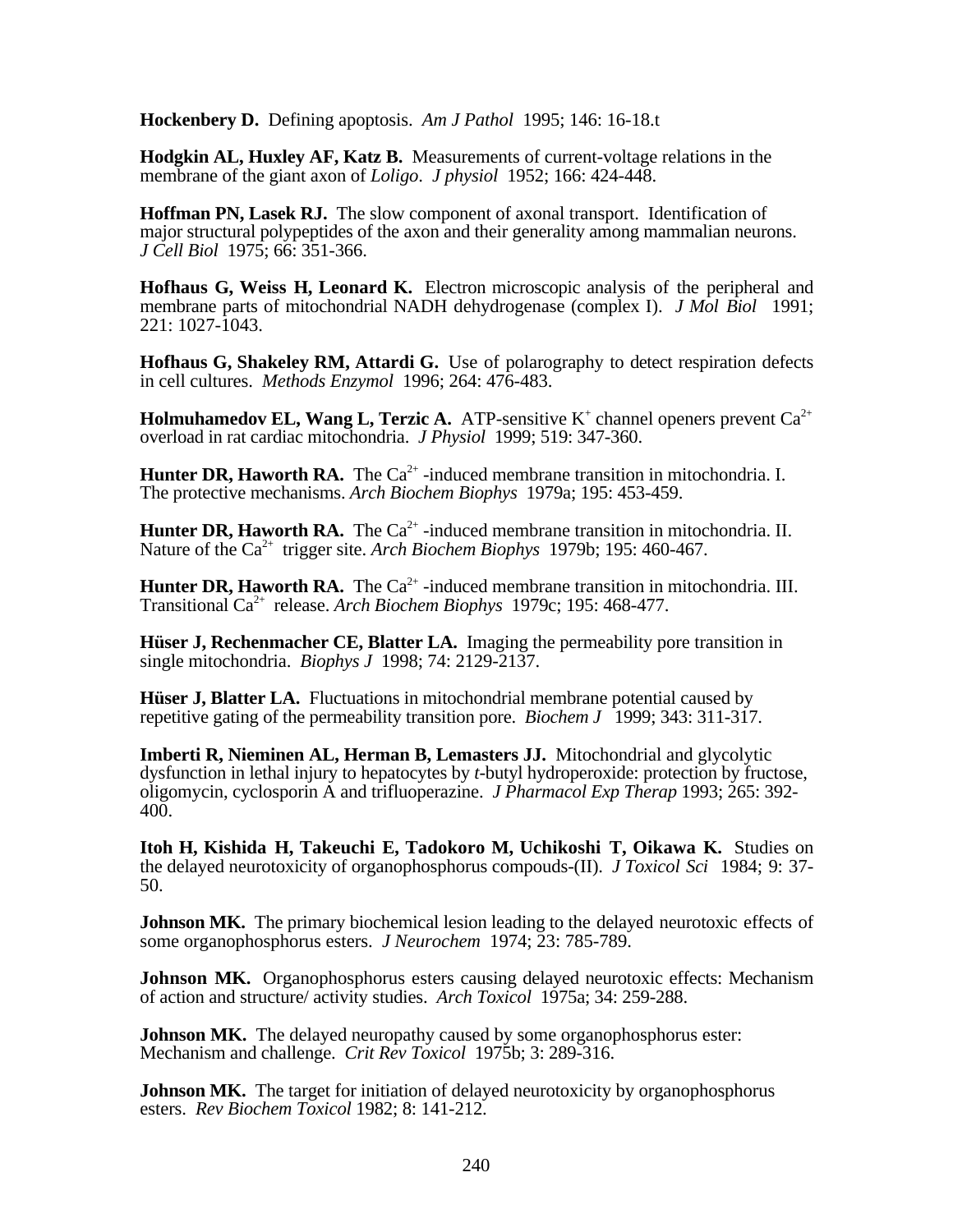**Jortner BS, Ehrich M.** Neuropathological effects of phenyl saligen phosphate in chickens. *Neurotoxicology* 1987; 8: 97-108.

**Jortner BS.** Selected aspects of the anatomy and response to injury of the chicken (Gallus Domesticus) nervous system. In: Cranmer JM, Hixson EJ, editors. *Delayed Neurotoxicity* Little Rock: Intox Press; 38-49: 1982.

**Jortner BS, Pope AM, Heavner JE.** Haloxon-induced delayed neurotoxicity: effects of plasma A (aryl) esterase activity on severity of lesions in sheep. *Neurotoxicology* 1983; 4: 241-246.

**Jortner BS.** Pathology of organophosphorus-induced delayed neuropathy. In: MacEwen JD, Vernot EH, editors. *Proceedings of the 14th Conference on Environmental Toxicology.* Springfield, Virginia: National Technical Information Service, Air Force Aerospace Med Res Lab Tech 1984. Report No.: 83-099: 106-117.

**Jortner BS, Shell L, El-Fawal H, Ehrich M.** Myelinated nerve regeneration following organophosphorus ester-induced delayed neuropathy. *Neurotoxicology* 1989; 10: 717- 726.

**Kantrow SP, Piantadosi CA.** Release of cytochrome *c* from liver mitochondria during permeability transition. *Biochem. Biophys Res Commun* 1997; 232: 669-671.

**Kandel ER, Schwartz JH, Jessel TM.** Principles of neural science (3rd ed). NewYork: Elsevier, 1991: 49-62.

**Kawa A, Stahlhut M, Berezin A, Bock E, Berezin V.** A simple procedure for morphometric analysis of processes and growth cones of neurons in culture using parameters derived from the contour and convex hull of the object. *J Neurosci Methods* 1998; 79: 53-64.

**Kerr JFR, Wyllie AH, Currie AR.** Apoptosis: A basic biological phenomenon with wide ranging implications in tissue kinetics. *Br J Cancer* 1972; 26: 239-257.

**Kirkpatrick LL, Brady ST.** Cytoskeleton of neurons and glia. In: Siegel GJ, Agranoff BW, Albers RW, Fisher SK, Uhler MD, editors. *Basic neurochemistry, molecular,cellular and medical aspects,* Philadelphia, PA, 154-173.

**Kleitman N, Wood PM, Bunge RP.** Tissue culture methods for the study of myelination. In: *Culturing nerve cells,* Banker G, Goselin K (eds)., Cambridge, Massachussetts Institute of Technology, 1995, pp 545-594.

**Kluck RM, Bossy-Wetzel E, Green DR, Newmeyer DD.** The release of cytochrome c from mitochondria: a primary site for Bcl-2 regulation of apoptosis. *Science* 1997; 275: 1132-1136.

**Knoth-Anderson J, Veronesi B, Jones K, Lapadula DM, Abou-Donia MB.** Triphenyl phosphite-induced ultrastructural changes in bovine adrenomedullary chromaffin cells. *Toxicol Appl Pharmacol* 1992; 112: 110-119.

**Koelle GB, Gilman A.** The chronic toxicity of di-isopropyl fluorophosphate (DFP) in dogs, monkey and rats. *J Pharmacol Exp Ther* 1946; 87:435.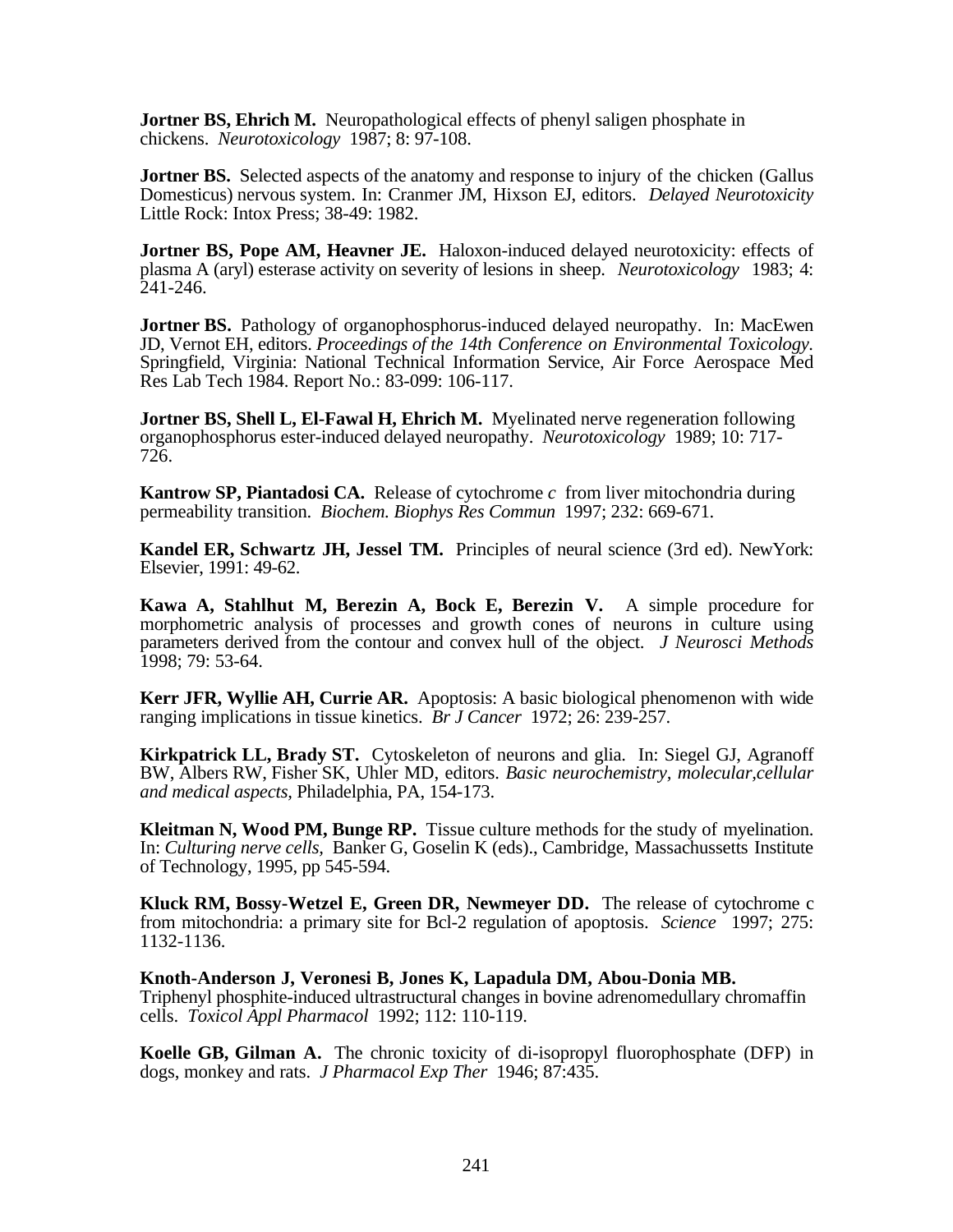**Korge P, Honda HM, Weiss JN.** Regulation of the mitochondrial permeability transition by matrix Ca2+ and voltage during anoxia/reoxygenation. *Am J Physiol* 2001; 280: C517- C536.

**Kowaltowski AJ, Castilho RF, Vercesi AE.** Mitochondrial permeability transition and oxidative stress. *FEBS Lett* 2001; 495: 12-15.

**Kreuzberg GW, Blakemore WF, Graeber MB.** Cellular pathology of the central nervous system. In: *Greenfield's neuropathology (6th),* Graham DI, Lantos eds., New York, Oxford University Press Inc, 1997: 85-156.

**Krinke G, Ullmann L, Sachsse K, Hess R.** Differential susceptibility of peripheral nerves of the hen to triorthocresyl phosphate and to trauma. *Agents Actions* 1979; 9: 227- 231.

**Kushnareva YE, Polster BM, Sokolove PM, Kinnaly KW, Fiskum G.** Mitochondrial precursor signal peptide induces a unique permeability transition release of cytochrome *c* from liver and brain mitochondria. *Arch Biochem Biophys* 2001; 386: 251-260.

**Kutty RK, Santostasi G, Horng J, Krishna G.** MPTP-induced ATP depletion and cell death in neuroblastoma X glioma hybrid NG 108-15 cells: protection by glucose and sensitization by tetraphenylborate. *Toxicol Appl pharmacol* 1991; 107: 377-388.

**Lapadula DM, Patton SE, Campbell GA, Abou-Donia MB.** Characterization of delayed neurotoxicity in the mouse following chronic oral administration of tri-o-cresyl phosphate. *Toxicol Appl Pharmacol* 1985; 79: 83-90.

**Lapadula ES, Lapadula DM, Abou-Donia MB.** Biochemical changes in sciatic nerve of hens treated with tri-o-cresyl phosphate: increased phosphorylation of cytoskeletal proteins. *Neurochem Int* 1992; 20: 247-255.

**Larsen C, Jortner BS, Ehrich M.** Effect of neurotoxic organophosphorus compounds in turkeys. *J Toxicol Environ Health* 1986; 17: 365.

**Lee MK, Cleveland DW.** Neurofilament function and dysfunction: involvement in axonal growth and neuronal disease. *Curr Opin Cell Biol* 1994; 6: 34-40.

**Lemasters JJ.** The mitochondrial permeability transition: from biochemical curiosity to pathophysiological mechanism. *Gastroenterology* 1998; 115: 783-786.

**Lemasters JJ.** Mechanisms of hepatic toxicity V. Necrapoptosis and the mitochondrial permeability transition: shared pathways to necrosis and apoptosis. *Am J Physiol* 1999; 276: G1-11.

Lemasters JJ, Hackenbrock. Continuous measurement of adenine triphosphate withfirefly luciferase luminescence. *Methods Enzymol* 1979; 56: 530-544.

**Lemasters JJ, Nieminen AL, Qian T, Trost LC, Herman B.** The mitochondrial permeability transition in toxic hypoxic and reperfusion injury. *Mol Cell Biochem* 1997; 174: 159-165.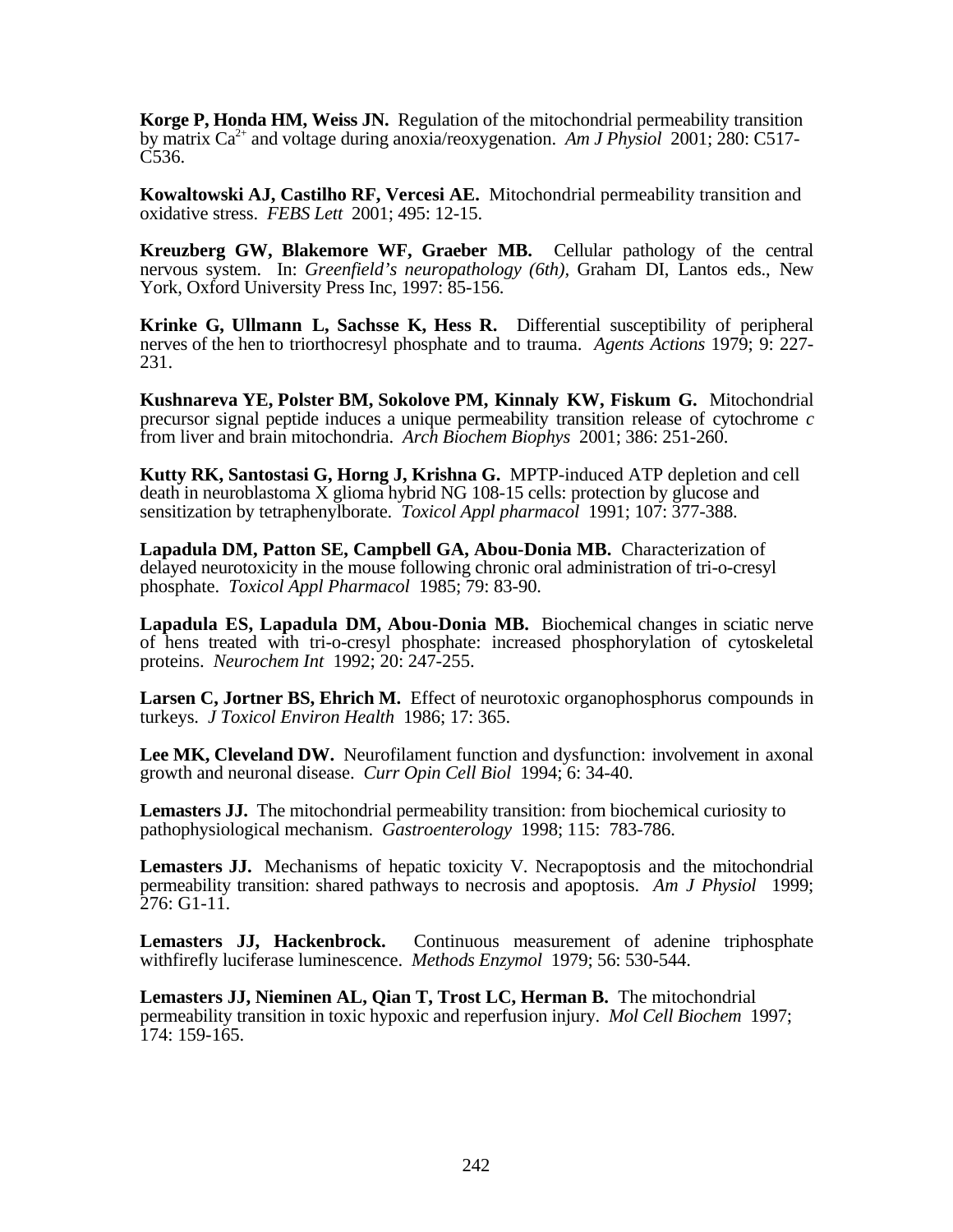**Lemasters JJ, Nieminen AL, Qian T, Trost LC, Elmore SP, Nishimura Y, Crowe RA, Cascio WE, Bradham CA, Brenner DA, Herman B.** The mitochondrial permeability transition in cell death: A common mechanism in necrosis, apoptosis and autophagy. *Biochim Biophys Acta* 1998; 1366: 177-196.

**Lemasters JJ, Qian T, Elmore SP, Trost LC, Nishimura Y, Herman B, Bradham CA, Brenner DA, Nieminen AL.** Confocal microscopy of the mitochondrial permeability transition in necrotic cell killing, apoptosis and autophagy. *Biofactors* 1998; 8: 283-285.

**Lemasters JJ, Qian T, Bradham CA, Brenner DA, Casico WE, Trost LC, Nishimura Y, Nieminen AL, Herman B.** Mitochondrial dysfunction in the pathogenesis of necrotic and apoptotic cell death. *J Bioenerg Biomermbr* 1999; 31: 305-319.

**Lemasters JJ, Qian T, Trost LC, Herman B.Casico WE, Bradham CA, Brenner DA, Nieminen AL.** Confocal microscopy of the mitochondrial permeability transition in necrotic and apoptotic cell death. *Biochem Soc Symp* 1999; 66: 205-222.

**Lehning EJ, Tanaka D Jr, Bursian SJ.** Triphenyl phosphite and diisopropylphosphorofluoridate produce separate and distinct axonal degeneration patterns in the central nervous system of the rat. *Fundam Appl Toxicol* 1996; 29: 110-118.

**Lessler MA.** Adaptation of polarographic sensors for biochemical assays. *Meth Biochem* Anal 1982; 28: 175-199.

**Levin S, Bucci TJ, Cohen SM, Fix AS, Hardisty JF, LeGrand EK, Maronpot RR, Trump BF.** The nomenclature of cell death: recommendations of an ad hoc Committee of the Society of Toxicologic Pathologists. *Toxicol Pathol* 1999; 27: 484-490.

**Levitt B, Head RJ, Westfall DP.** High-pressure liquid chromatographic fluorometric detection of adenosine and adenine nucleotides: application to endogenous content and electrically induced released of adenyl purines in guinea pig vas deferens. *Anal Biochem* 1984; 137: 93-100.

**Li Y, Sharov VG, Jiang N.** Ultrastructural and light microscopc evidenc of apoptosis after middle cerebral artery occlusion in the rat. *Am J Pathol* 1995; 146: 1045-1051.

**Liem RKH, Yen SH, Salomon GD, Shelanski ML.** Intermediate filaments in nervous tissue. *J Cell Biol* 1978; 79: 637-645.

**Liu X, Kim CN, Yang J, Jemmerson R, Wang X.** Induction of apoptotic program in cell-free extracts: requirement for dATP and cytochrome c. *Cell* 1996; 86: 147-157.

**Lofrumento NE, Marzulli D, Cafagno L, La Piana G, Cipriani T.** Oxidation and reduction of exogenous cytochrome c by the activity of the respiratory chain. *Arch Biochem Biophys* 1991; 288: 293-301.

**Lotti M, Ferrara D, Cardoli S, Sinigaglia F.** Enzyme studies with human and hen autopsy tissue suggest omethoate does not cause delayed neuropathy in man. *Arch Toxicol* 1981; 48: 265-270.

**Lundin A.** Use of firefly luciferase in ATP-related assays of biomass enzymes, and metabolism. *Methods Enzymol* 2000; 305: 346-370.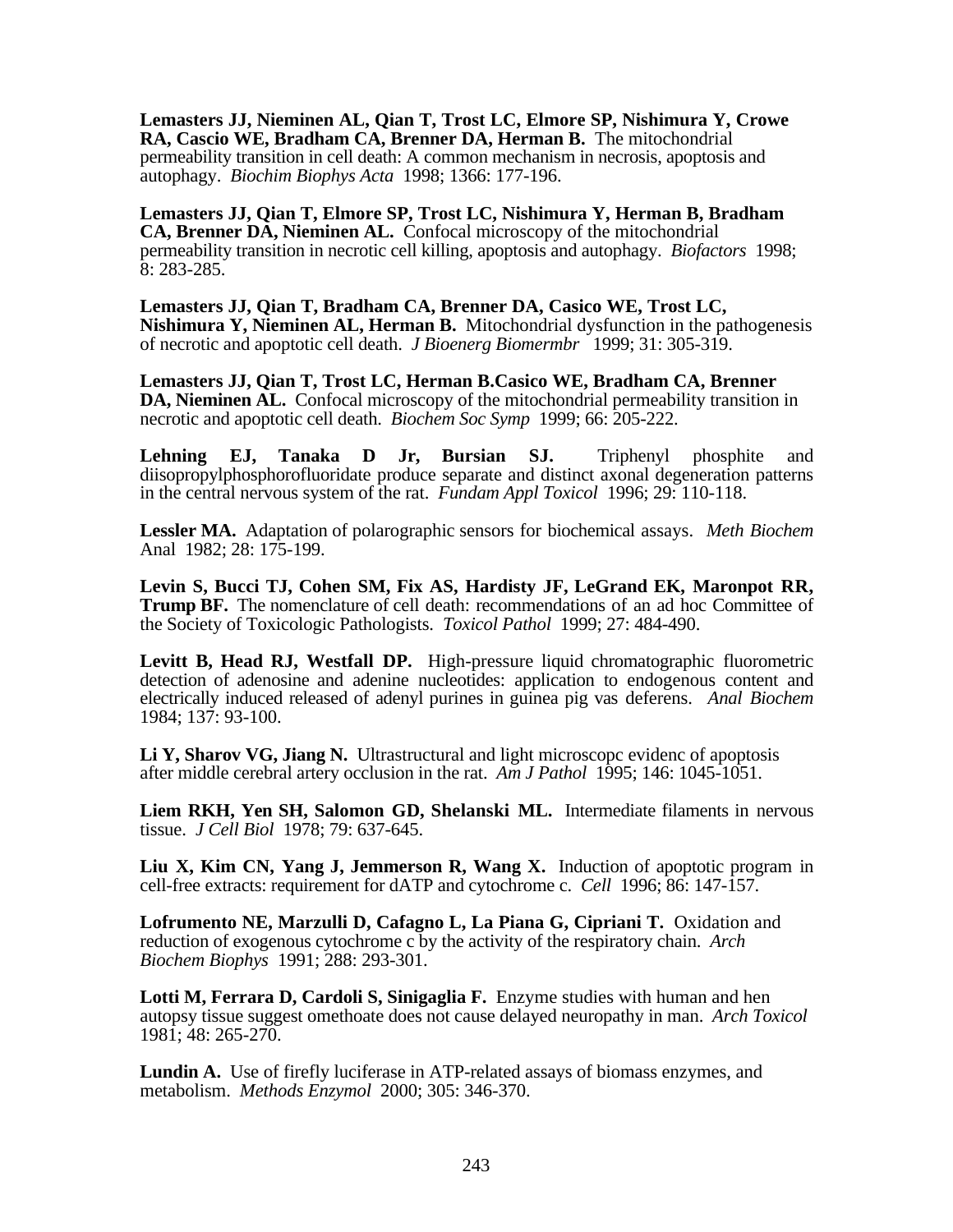**Majno G, Karnovsky ML.** A. Biochemical and morphological study of myelination and demyelination. III. Effects of an organophosphorus compound (mipafox) on the biosynthesis of lipid by nervous tissue of rats and hens. *J Neurochem* 1961; 8: 1-16.

**Majno G, Joris I.** Apoptosis, oncosis, and necrosis. *Am J Pathol* 1995; 146: 3-15.

**Marinovich M, Ghilardi F, Galli CL.** Effect of pesticide mixtures on in vitro nervous cells: Comparison with single pesticides. *Toxicology* 1996; 108: 201-206.

**Martin SJ, Green DR, Cotter TG.** Dicing with death: dissecting the components of the apoptosis machinery. *Trends Biochem Sci* 1994; 19: 26-30

**Massicotte C, Inzana KD, Ehrich M, Jortner BS.** Neuropathologic effects of phenylmethylsulfonyl fluoride (PMSF)-induced promotion and protection in organophosphorus ester-induced delayed neuropathy (OPIDN) in hens. *Neurotoxicology* 1999; 20: 749-760.

**Massicotte C, Barber DS, Jortner BS, Ehrich M.** Nerve conduction and ATP concentrations in sciatic-tibial and medial plantar nerves of hens given phenylsaligenin phosphate. *Neurotoxicology* 2001; 22: 91-98.

**Martinou JC, Desagher S, Antonsson B.** Cytochrome c release form mitochondria: all or nothing. *Nat Cell Biol* 2000; 2: E41-43.

**Mayhew TM.** Efficient and unbiased sampling of nerve fibers for estimating fiber number and size. In: *Quantitative and qualitative microscopy*, Conn PM ed., San Diego, CA, Academic Press Inc., 1990, pp 172-187.

**McCain WC, Wilcke J, Ehrich M.** Effect of cyclic phenylsaligenin phosphate and paraoxon treatment on vascular response to adrenergic and cholinergic agents in hens. *J Toxicol Environ Health* 1995; 44: 167-187.

**Mentzschel A, Schmuck G, DeKant W, Henschler D.** Genotoxicity of neurotoxic triaryl phosphatesL identification of DNA adducts of the ultimate metabolites, saligene phosphate. *Chem Res Toxicol* 1993; 6: 294-301.

**Metcalf RL, Sanborn JR.** Pesticides and environmental quality in Illinois. *Ill Natl Hist Survey Bull* 1975; 31: 381-436.

**Metcalf RL.** Historical perspective of organophosphorus ester-induced delayed neurotoxicity. In: Cranmer JM, Hixson EJ editors. *Delayed neurotoxicity*. Little Rock: Intox Press; 1984: 7-22.

**Mitchell P.** Coupling of phosphorylation to electron and hydrogen transfer by chemiosmotic type of mechanism. *Nature* 191: 144-148.

**Minamikawa T, Williams DA, Bowser DN, Nagley P.** Mitochondrial permeability transition and swelling can occur reversibly without inducing cell death in intact human cells. *Exp Cell Res* 1999; 246: 26-37.

**Mochida K, Gomyoda M, Fujita T, Yamagata K.** Tricresyl phosphate and triphenyl phosphate are toxic to culture human, monkey and dog cells. *Zbl Batk Hyg B* 1988; 185: 427-429.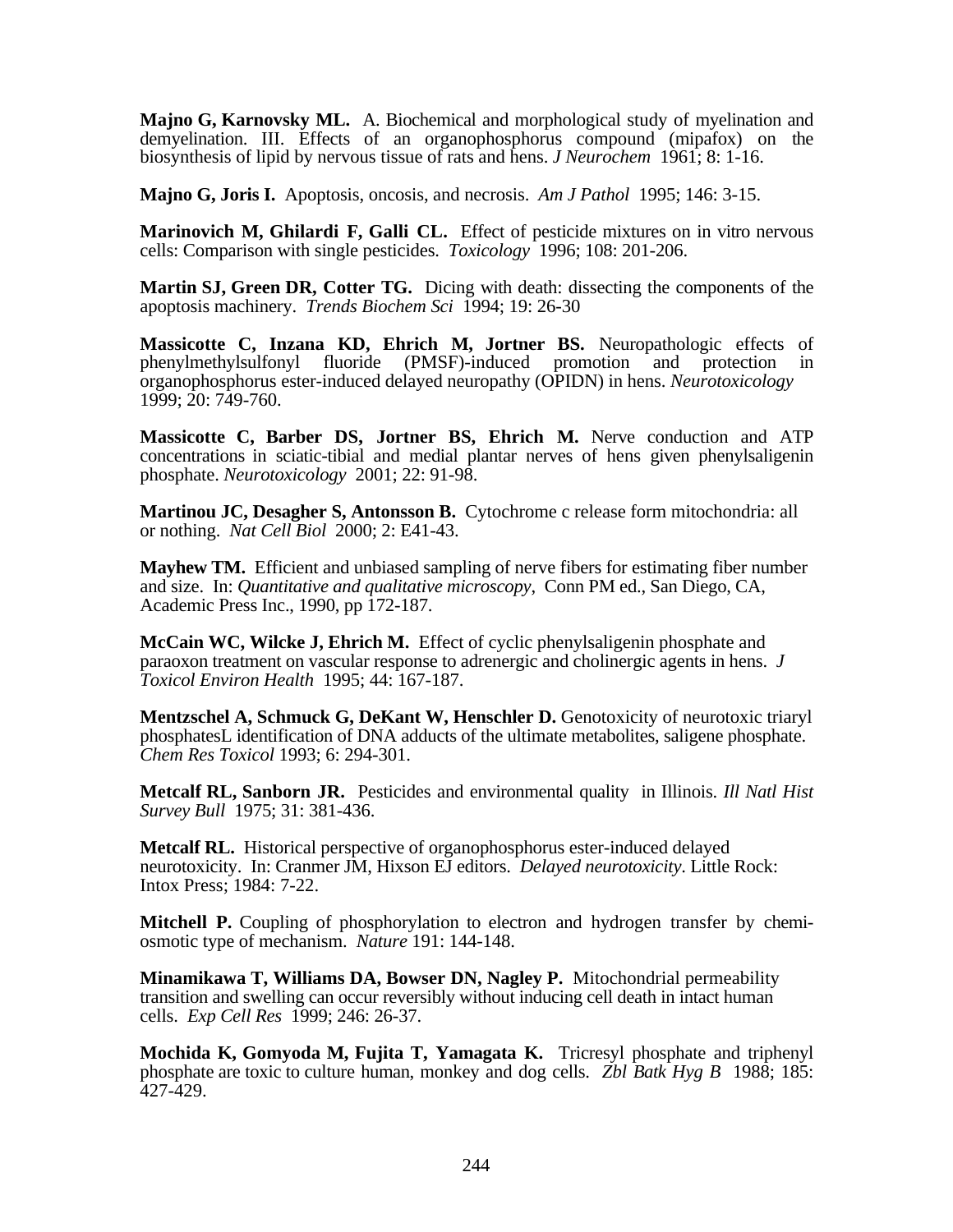**Moreadith RL, Fislum G.** Isolation of mitochondria from ascites tumor cells premeabilized with digitonin. *Anal Biochem* 1984; 137: 360-367.

**Moretto A, Lotti M, Sabri M, Spencer PS.** Progressive deficit of retrograde axonal transport is associated with the pathogenesis of di-n-butyl dichlorvos axonopathy*. J Neurochem* 1987; 49: 1515-1522.

**Moretto A, Capodicasa E, Peraica M, Lotti M.** Age sensibility to organophosphateinduced delayed polyneuropathy: biochemical and toxicological studies in developing chicks. *Biochem Pharmacol* 1991; 41: 1497-1504.

**Narahashi T.** Chemical as tools in the study of excitable membrane. *Physiol Rev* 1974; 54: 813-889.

**Nemienen AL, Saylor AK, Tesfai SA, Herman B, Lemasters JJ.** Contribution of the mitochondrial permeability transition to lethal injury after exposure of hepatocytes to tbutylhydroxyperoxide. *Biochem J* 1995; 307: 99-106

**Nieminen AL, Byrne AM, Herman B, Lemasters JJ.** Mitochondrial permeability transition in hepatocytes induced by t-BuOOH: NAD(P)H and reactive oxygen species. *Am J Physiol* 1997; 272: C1286-C1294.

**Nishiyama N, Cho SI, Saito H.** Malonylginsenoside Rb1 potentiates nerve growth factor (NGF)-induced neurite outgrowth of culture chick embryonic dorsal root ganglia. *Biol Pharm Bull* 1994; 17: 509-513.

**Nixon RA, Sihag RK.** Neurofilament phosphorylation: a new look at regulation and function. *Trends Neurosci* 1991; 15: 501-506.

**Nostrandt AC, Ehrich M.** Developement of a model cell culture system in which to study early effects of neuropathy-including organophosphorus esters. *Toxicol Lett* 1992; 60: 107-114.

**Olajos EJ, DeCaprio AP, Rosenblum I.** Central and peripheral neurotoxic esterase activity and dose-response relationship in adult hens acute and chronic oral administration of diisopropyl fluorophosphate. *Toxicology and Environment Safety* 1978; 2: 383-399.

**Oorschot DE, Peterson DA, Jones DG.** Neurite growth from, and neuronal survival within, cultured explants of the nervous system: a critical review of morphometric and stereological methods, and suggestions for the future. *Prog Neurobiol* 1991; 37: 525-546.

**Ouyang YB, Kuroda S, Kristian T, Siesjo BK.** Release of mitochondrial aspartate aminotransferase (MAST) following transient focal cerebral ischemia suggests the opening of a mitochondrial permeability transition pore. *Neurosci Res Commun* 1997; 20: 167- 173.

**Packer MA, Miesel R, Murphy MP.** Exposure to the perkinsonian neurotoxin 1-methyl-4-phenylpyridinium (MPP+) and nitric oxide simultaneously causes cyclosporin Asensitive mitochondrial calcium efflux and depolarisation. *Biochem Pharmacol* 1996; 51: 267-273.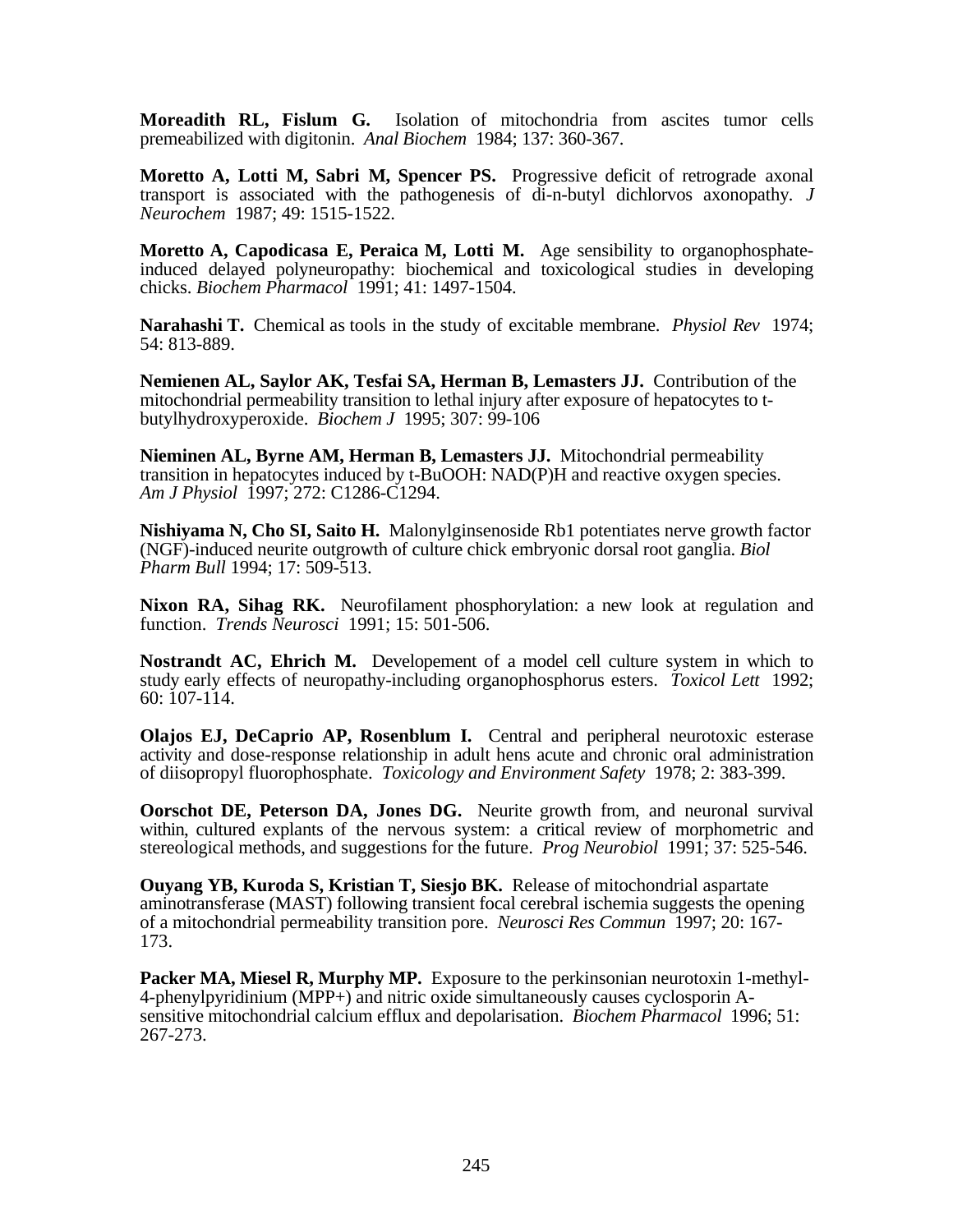**Parks JK, Smith TS, Trimmer PA, Bennett JP, Parker WD Jr.** Neurotoxic Abeta peptides increase oxidative stress in vivo through NMDA-receptor and nitric-oxidesynthase mechanisms, and inhibit complex IV activity and induce a mitochondrial permeability transition *in vitro*. *J Neurochem* 2001; 76: 1050-1056.

**Pannese E, Ledda M, Arcidiacona G, Rigamonti L, Procacci P.** A comparison of the density of microtubules in the central and peripheral axonal branches of the pseudounipolar neurons of lizard spinal ganglia. *Anat Rec* 1984; 208: 595-605.

**Penderson PL, Amzel LM.** ATP synthases. Structure, reaction center, mechanism, and regulation of one of nature's most unique machines. *J Biol Chem* 1993; 268: 9937-9940.

**Penefsky HS, Cross RL.** Structure and mechanism of FOF1 -type ATP synthases and ATPases. *Advan Enzymol Mol Biol* 1991; 64: 173-214.

**Peraica M, Capadicasa W, Moretto A, Lotti M.** Organophosphate polyneuropathy in chicks. *Biochem Pharmacol* 1993; 45: 131-135.

**Peters A, Palay SL, Webster HF.** The axon. In: *The Fine Structure of the Nervous System,* Peters A, ed., NewYork, Oxford University Press, 1991, pp 101-137.

**Petit PX, Zamzami N, Vayssiere JL, Mignotte B, Kroemer G, Castedo M.** Implication of mitochondria in apoptosis. *Mol Cell Biochem* 1997; 174: 185-188.

**Petronilli V, Cola C, Massari S, Colonna R, Bernadi P.** Physiological effectors modify voltage sensing by the cyclosporin A-sensitive permeability transition pore of mitochondria. *J Biol Chem* 1993; 268: 21939-21945.

**Petronilli V, Costantini P, Scorrano L, Colonna R, Passamonti S, Bernardi P.** The voltage sensor of the mitochondrial permeability transition pore is tuned by the oxidationreduction state of vicinal thiols. *J Biol Chem* 1994; 269: 16638-16642.

**Petronilli V, Penzo D, Scorrano L, Bernadi P, Di Lisa F.** The mitochondrial permeability transition, release of cytochrome *c* and cell death. *J Biol Chem* 2001; 276: 12030-12034.

**Pope CN, Chapman ML, Tanaka D Jr, Padilla S.** Phenylmethylsulfonyl fluoride alters sensitivity to organophosphorus-induced delayed neurotoxicity in developing animals. *Neurotoxicology* 1992; 13: 355-364.

**Pope C. Dilorenzo K. Ehrich M.** Possible involvement of a neurotrophic factor during the early stages of organophosphate-induced delayed neurotoxicity. *Toxicol Lett* 1995; 75: 111-117.

**Pope CN, Tanaka D Jr; Padilla S**. The role of neurotoxic esterase (NTE) in the prevention and potentiation of organophosphorus-induced delayed neurotoxicity (OPIDN). *Chem Biol Interact* 1993; 87: 395-406.

**Poppe M, Reimertz C, Düßmbann H, Krohn AJ, Luetjens CM, Böckelmann D, Nieminen AL, Kögel D, Prehn JHM.** Dissipation of potassium and proton gradients inhibits mitochondrial hyperpolarization and cytochrome *c* release during neural apoptosis. *J Neurosci* 2001; 21: 4551-4563.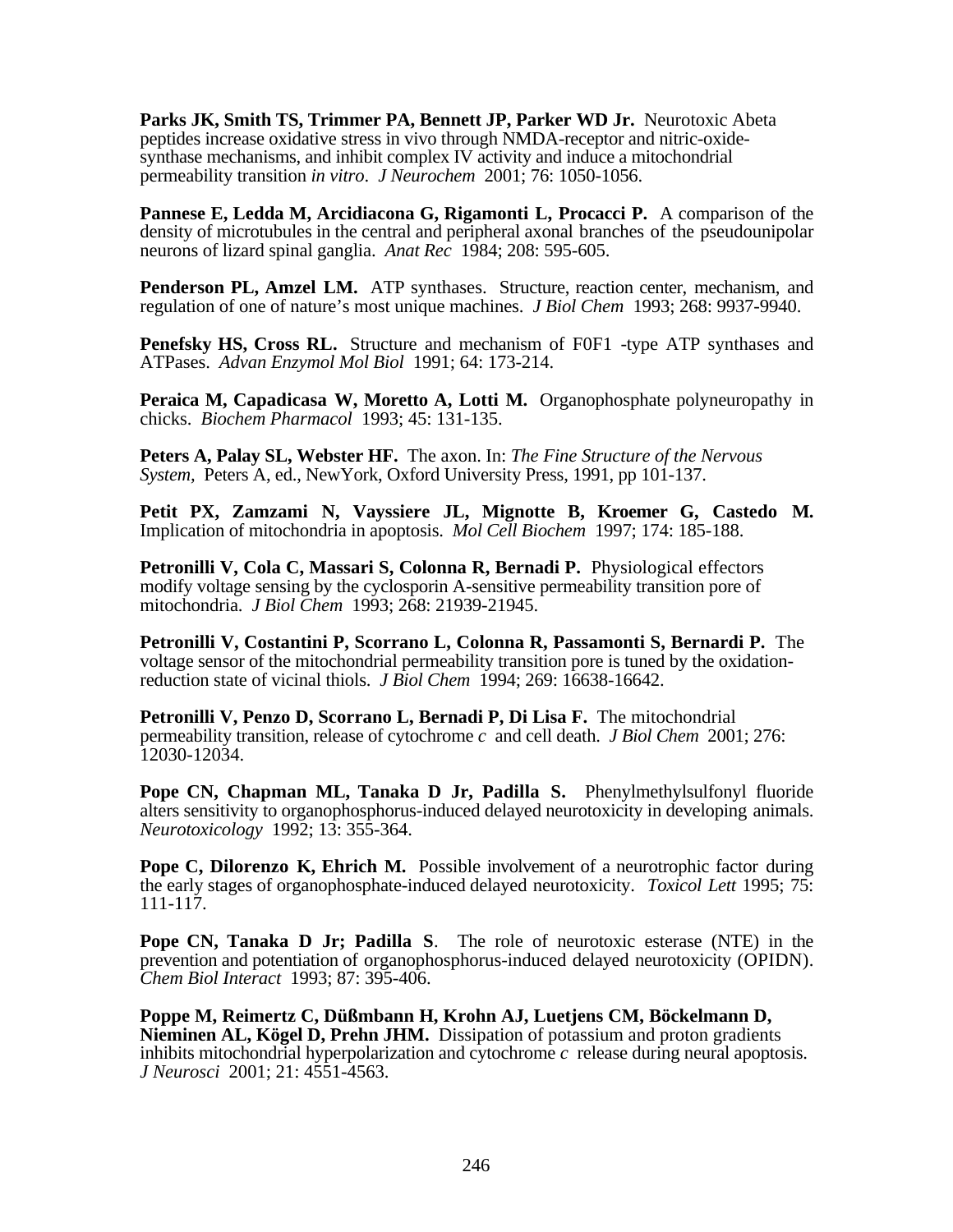**Preissig SH, Abou-Donia MN.** The neuropathology of leptophos in the hen: a chronologic study. *Environ Res* 1978; 17: 242-250.

**Prineas J.** The pathogenesis of dying-back polyneuropathies. I. An ultrastructural study of experimental tri-ortho-cresyl phosphate intoxication on the cat. *J Neuropathol Exp Neurol* 1969; 28: 571-597.

**Qian T, Nieminen AL, Herman B, Lemasters JJ.** Mitochondrial permeability transition in pH-dependent reperfusion injury to rat hepatocytes. *Am J Physiol* 1997; 273: C1783- C1792.

**Qian T, Herman B, Lemasters JJ.** The mitochondrial permeability transition mediates both necrotic and apoptotic death of hepatocytes exposed to Br-A23187. *Toxicol Appl Pharmacol* 1999; 154: 117-125.

**Randall JC, Yano BL, Richardson RJ.** Potentiation of organophosphorus compoundinduced delayed neurotoxicity (OPIDN) in the central and peripheral nervous system of the adult hen: distribution of axonal lesions. *J Toxicol Environ Health* 1997; 51: 571-590.

**Robertson DG, Schwab BW, Sills RD, Richardson RJ, Anderson RJ.** Electrophysiology changes following treatment with organophosphorus-induced delayed neuropathy-producing agents in the adult hen. *Toxicol Appl Pharmacol* 1987; 87: 420-429.

**Robertson DG, Mattson AM, Bestervelt LL, Richardson RJ, Anderson RJ.** Time course of electrophysiologic effects induced by di-*n*-butyl-2,2-dichlorovinyl phosphate (DBCV) in the adult hen. *Toxicol Env Health* 1988; 23: 283-294.

**Robinson BH.** Use of fibroblast and lymphoblast cultures for detection of respiratory chain defects. *Methods Enzymol* 1996; 264: 454-464.

**Rosenthal RE, Hmud F, Fiskum G, Varghese PJ, Sharpe S.** Cerebral ischemia and reperfusion: prevention of brain mitochondrial injury by lidoflazine. *J Cereb blood flow metab* 1987; 7: 752-758.

**Rustin P, Chretien D, Bourgeron T, Gerard B, Rotig A, Saudubray JM, Munnich A.** Biochemical and molecular investigations in respiratory chain deficiencies. *Clinica Chimica Acta* 1994;. 228: 35-51.

**Sabel BA, Engelmann R, Humphrey MF.** *In vivo* confocal imaging (ICON) of CNS neurons. *Nature Medicine* 1997; 3: 244-246.

**Sabri MI, Ederle K, Holdsworth CE, Spencer PS.** Studies on the biochemical basis of distal axonopathies. II. Specific inhibition of fructose-6-phosphate kinase by 2, 5 hexanedione and methyl-butyl ketone. *Neurotoxicology* 1979a; 1: 1-11.

Sabri MI, Moore CL, Spencer PS. Studies on the biochemical basis of distal axonopathies. I. Inhibition of glycolysis by neurotoxic hexacarbone compounds. *J Neurochem* 1979b; 32: 683-689.

**Sastry PS, Rao KS.** Apoptosis and the the nervous system. *J Neurochem* 2000; 74: 1- 20.

**Saxod R, Bizet MC.** Substrate effects on the dynamics of neurite outgrouwth in vitro: a quantitative multi-parametric analysis. *Int J Dev Neurosci* 1988; 6: 177-191.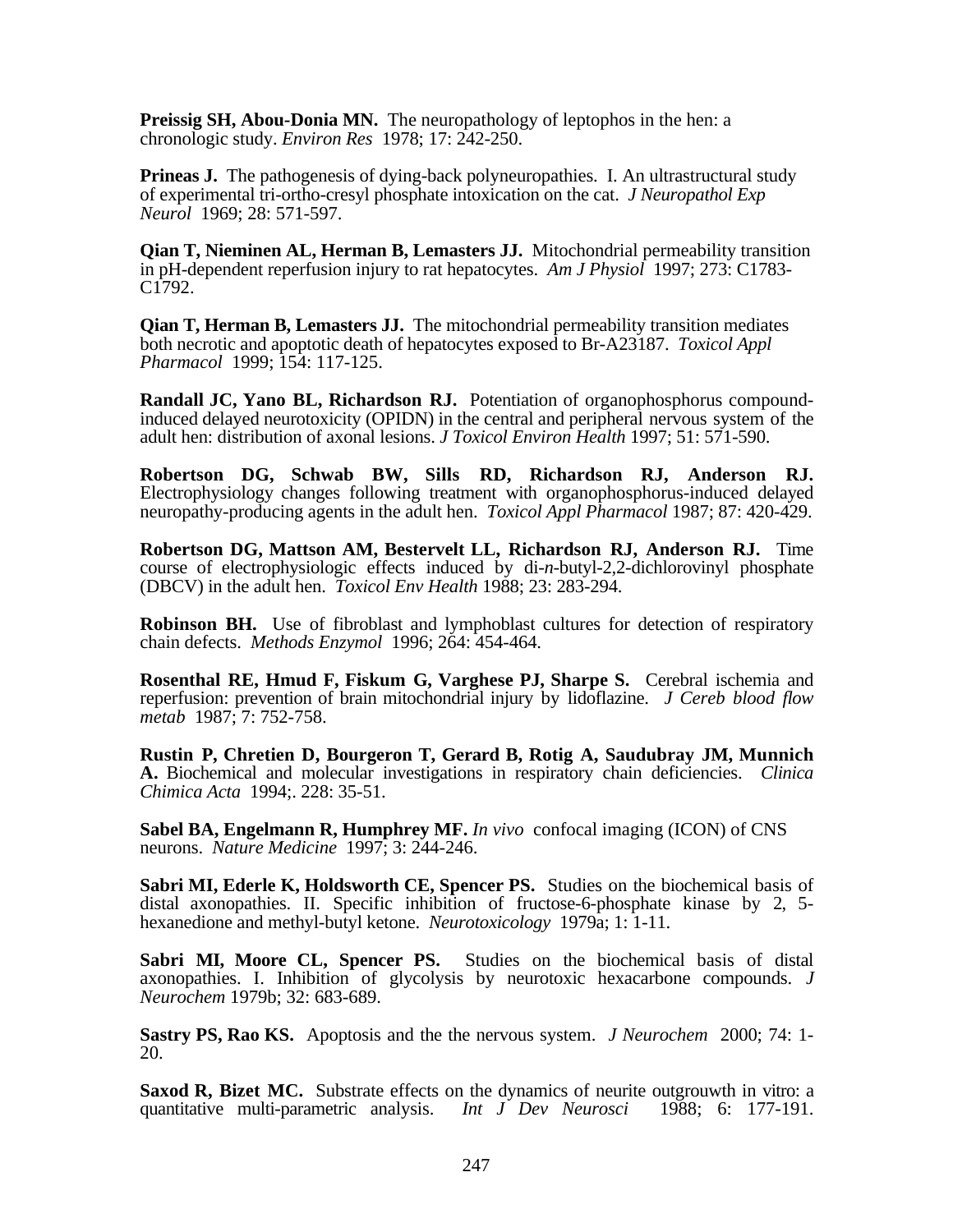Schinder AF, Olson EC, Spitzer NC, Montal M. Mitochondrial dysfunction is a primary event in glutamate neurotoxicity. *J Neurosci* 1996; 16: 6125-6133.

**Schrader G.** Die entwicklung neuer insektizeder phosphrus-ester. Verlag Chemie. Weinheim/Bergstras, 1963, pp 443.

**Schwartz LM, Osborne BA.** Programmed cell death, apoptosis and killer genes. *Immunol Today* 1993; 14: 582-590.

**Schild L, Keilhoff G, Augustin WE, Reiser G, Striggow F.** Distinct Ca<sup>2+</sup> thresholds determine cytochrome *c* release or permeability transition pore opening in brain mitochondria. *FASEB J* 2001;15: 565-567.

**Scoranno L, Petronilli V, Bernadi P.** On the voltage dependence of the mitochondrial permeability transition pore: a critical appraisal. *J Biol Chem* 1997; 272: 12295-12299.

**Sedaa KO, Bjur RA, Shinozuka K, Westfall DP.** Nerve and drug-induces release of adenine nucleosides and nucleotides from rabbit aorta. *J Pharmacol Exp Ther* 1990; 252: 1060-1067.

**Sen S.** Programmed cell death: concept, mechanism and control. *Biol Rev* 1992; 67: 287- 319.

**Shiratti V, Krishna G.** A simple and sensitive method for monitoring drug-induced cell injury in cultured cells. *Anal Biochem* 1985; 147: 410-418.

**Shell L, Jortner BS, Ehrich M**. Assessment of organophosphorus-induced delayed neuropathy in chickens using needle electromyography. *Toxicol Env Health* 1988; 24: 21- 33.

**Sitkiewick D, Skonieczna M, Krzywicka K, Dziedzic E, Staniszewaska K Bicz W.** Effect of organophosphorus insecticides on the oxidative processes in rat brain synaptosomes. *J Neurochem* 1980; 34: 619-626.

**Skonieczna D, Sitkiewick D, Bicz W.** Modification of oxidative phosphorylation in brain mitochondria during development and aging by the oxygen analog of Ronnel. *Pest Biochem Physiol* 1980; 14: 314-318.

**Silbergeld EK.** Neurochemical approches to developing biochemcal markers of neurotoxicity: review of current status and evaluation of prospects. *Environ Res* 1993: 63: 274-286.

**Smith ML, Elvove E, Valaer PJ, Frazier WH, Mallory GE.** Pharmacological and chemical studies of the cause of so-called ginger paralysis. *U.S. Public Health Rep* 1930 45: 1703-1716.

**Smith HV, Spalding JMK.** Outbreak of paralysis in Morocco due to ortho-cresyl phosphate poisoning. *Lancet II* 1959: 1019-1021.

**Solimen SA, Farmer JD.** Delayed neuropathy in adult peking ducks induced by some organophosphorus esters. *J Toxicol Environ Health* 1984; 14: 789.

**Spencer EY.** Guide to the chemicals used in corp protection. *Pub 1093, sixth edition*, Agriculture Canada 1973.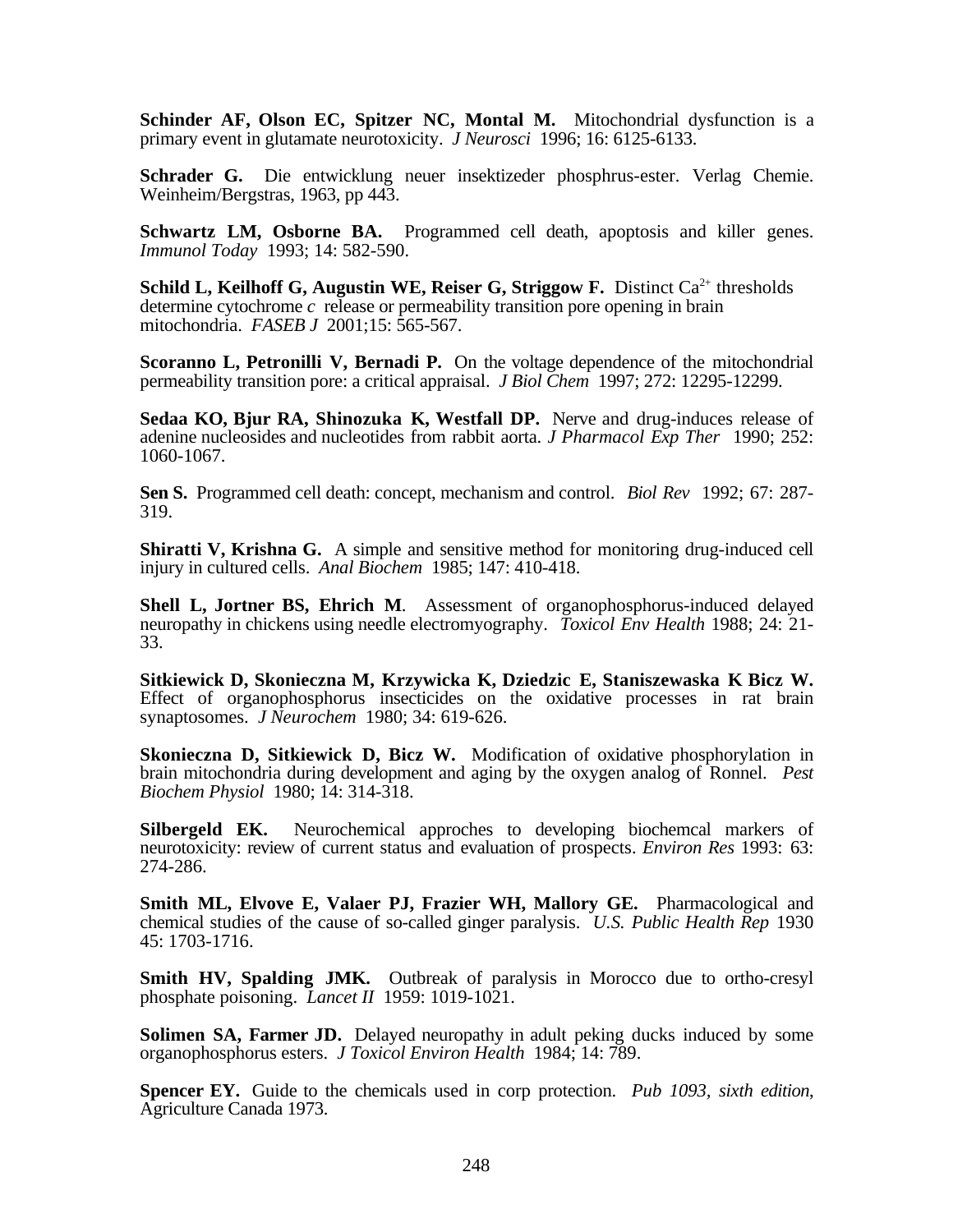**Stanley PE.** Extraction of adenosine triphosphate from microbial and somatic cells. *Methods Enzymol* 1986; 133: 14-22.

**Steyn SJ, Mienie LJ, Van der Schyf CJ.** β-oxidation of [9, 10(n)-3H] palmitate by human leukocytes: a simple *in situ* assay to assess mitochondrial toxicity in the presence of toxins. *Toxicol Meth* 2000; 10: 99-109.

**Steyn SJ, Pieterse DJ, Mienie LJ, Van der Schyf CJ.** Measurement of mitochondrial resipration in permeabilized murine neuroblastoma (N-2α) cells, a simple *in situ* assay to investigate mitochondrial inhibitory properties of toxins. *Toxicol Methods* 2001, in press.

**Stryer L.** Oxidative phosphorylation. In: *Biochemistry*, Stryer L, 4th ed., New York, WH Freeman and Company, 1998: 529-558.

**Stumpf AM, Tanaka D Jr, Aulerich RJ, Bursian SJ.** Delayed neurotoxic effects of tri-o-toyl phosphate in the european ferret. *J Toxicol Environ Health* 1989; 26: 61-73.

**Sugrue MM, Tatton WG.** Mitochondrial membrane potential in aging cells. *Biol Signals Recept* 2001; 10: 176-188.

**Sultan Aye, Sokolove PM.** Free fatty acid effects on mitochondria permeability: an overview. *Arch Biochem Biophys* 2001; 386: 52-61.

**Summers BA. Cummings JF, de Lahunta A.** Veterinary pathology. St-Louis: Mosby; 1995: 527 pp.

**Tafani M, Schneider TG, Pastorino JG, Farber JL.** Cytochromed *c*-dependent activation of caspase-3 by tumor necrosis factor requires induction of the mitochondrial permeability transition. *Am J Path* 2000; 156: 2111-2121

**Tanaka D Jr, Bursian SJ.** Degeneration patterns in the chicken central nervous system induced by ingestion of the organophosphorus delayed neurotoxin tri-ortho-tolyl phosphate. Silver impregnation study. *Brain Res* 1989; 484: 240-256.

**Tanaka D Jr, Bursian SJ, Lehning E.** Selective axonal and terminal degeneration in the chicken brainstem and cerebellum following exposure to bis (1-methylethyl) phosphorofluoridate (DFP). *Brain Res* 1990; 519: 200-208.

**Tanaka D, Bursian SJ, Lehning EJ.** Neuropathological effects of triphenyl phosphite on the central nervous system of the hen. *Fund Appl Toxicol* 1992; 18: 72-78.

**Tanford C**. Mechanism of free energy coupling in active transport. *Ann Rev Biochem* 52; 1983: 379-409.

**Taylor DD, Jortner BS, Walton A, Ehrich M.** An immunohistochemical study of the cytoskeleton of SH-SY5Y human neuroblastoma cells, and the effects of acrylamide. *In Vitro Toxicol* 1995; 8: 323-333.

**Tosney KW, Landmesser LT.** Growth Cone Morphology and Trajectory in the Lumbosacral Region of the Chick Embryo. *J Neurosci* 1985; 5: 2345-2358.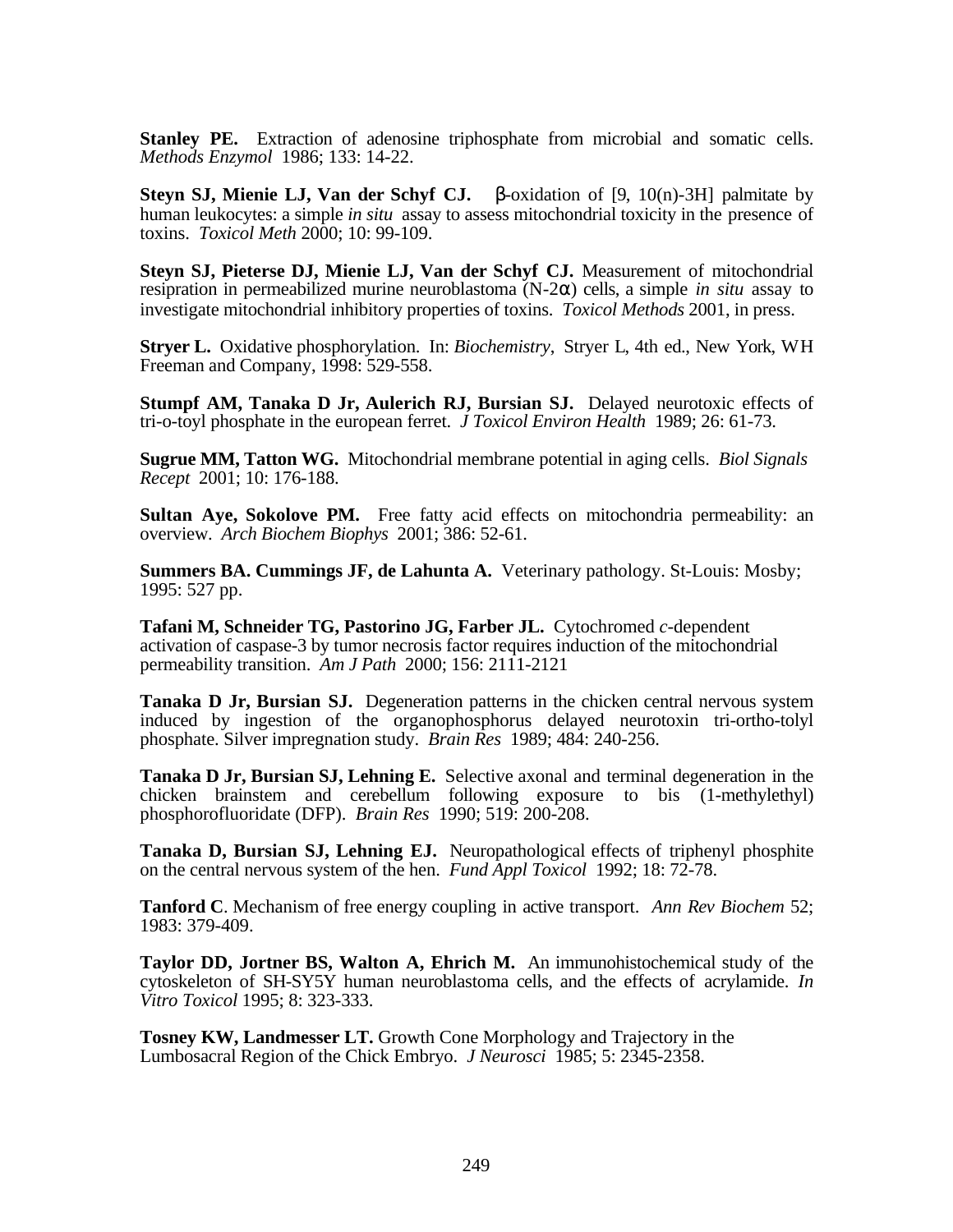**Tredici G, Petruccioli MG, Tarelli LT, Cece R, Pizzini G.** Ultrastructural and confocal laser scanning microscopical aspects of apoptosis in cultured human neuroblastoma SH-SY5Y cells. *J Anat Embryol* 1995; 100: 47-53.

**Trost LC, Lemasters JJ.** Role of the mitochondrial permeability transition in salicylate toxicity to cultured rat hepatocytes: implications for the pathogenesis of Reye's syndrome. *Toxicol Appl Pharmacol* 1997; 2: 431-441.

**Trump BF.** Reply to commentary: Cell death is alive and well. *Toxicol Pathol* 1995; 23: 617-621.

Tuler SM, Bowen JM. Toxic effect of organophosphates on nerve cell growth and ultrastructure in culture*. J Toxicol Environ Health* 1989; 27: 209-223.

**Uchino H, Elmer E, Uchino K, Lindvall O, Siesjo BK.** Cyclosporin A dramatically ameliorates CA1 hippocampal damage following transient forebrain ischemia in the rat. *Acta Physiol Scand* 1995; 155: 469-471.

**Unchern S, Nagata K, Saito H, Fukuda J.** Reduction of neurite extension by piperine, examined on hippocampal and septal neurons in serum free cultures. *Biol Pharm Bull* 1994; 17: 898-901.

**U.S. Environmental Protection Agency.** Pesticide Assessement Guidelines, Subdivision F. *Hazard evaluation: Human and domestic animals.* Adendum 10. Neurotoxicity, series 81, 82, and 83. Office of Prevention, Pesticides and Toxic Substances, Washington, DC, EPA 540/09-91-123. Available from NTIS, Springfield, Va, PB91-154617.

**Varon S, Skaper SD, Manthorpe M.** Trophic activities for dorsal root and sympathetic ganglionic neurons in media conditioned by Schwann and other peripheral cells. *Dev Brain Res* 1981; 1: 73-87.

**Ventimiglia R, Jones BE, Moller A.** A quantitative method for morphometric analysis in neuronal cell culture: unbiased estimation of neuron area and number of branch points. J *Neurosci Methods* 1995; 57: 63-66.

**Ventura FV, Ruiter JPN, Ijlst L, Almeida IT, Wanders RJA.** Inhibition of oxidative phosphorylation by palmitoyl-CoA in digitonin permeabilized fibroblasts: implications for long-chain fatty acid B-oxidation disorders. *Biochim Biophys Acta* 1995; 1272: 14-20.

**Veronesi B.** A rodent model of orgonophosphorus-induced delayed neuropathy: distribution of central (spinal cord) and peripheral nerve danmage. *Neuropathol Appl Pharmacol* 1984; 10: 357-368.

**Veronesi B, Dvergsten C.** Triphenyl phosphite neuropathy differs from organophosphorus-induced delayed neuropathy in rats. *Neuropathol Appl Neurobiol* 1987; 13: 193-208.

**Veronesi B, Ehrich M.** Using neuroblastoma cell lines to examine organophosphate neurotoxicity. *In Vitro* 1993a; 6: 57-65.

**Wanders RJA, Ruiter JPN, Wijburg FA.** Studies on mitochondrial oxidative phosphorylation in permeabilized human skin fibroblasts: application to mitochondrial encephalomyopathies. *Biochemica et Biophysica Acta* 1993; 1181: 219-222.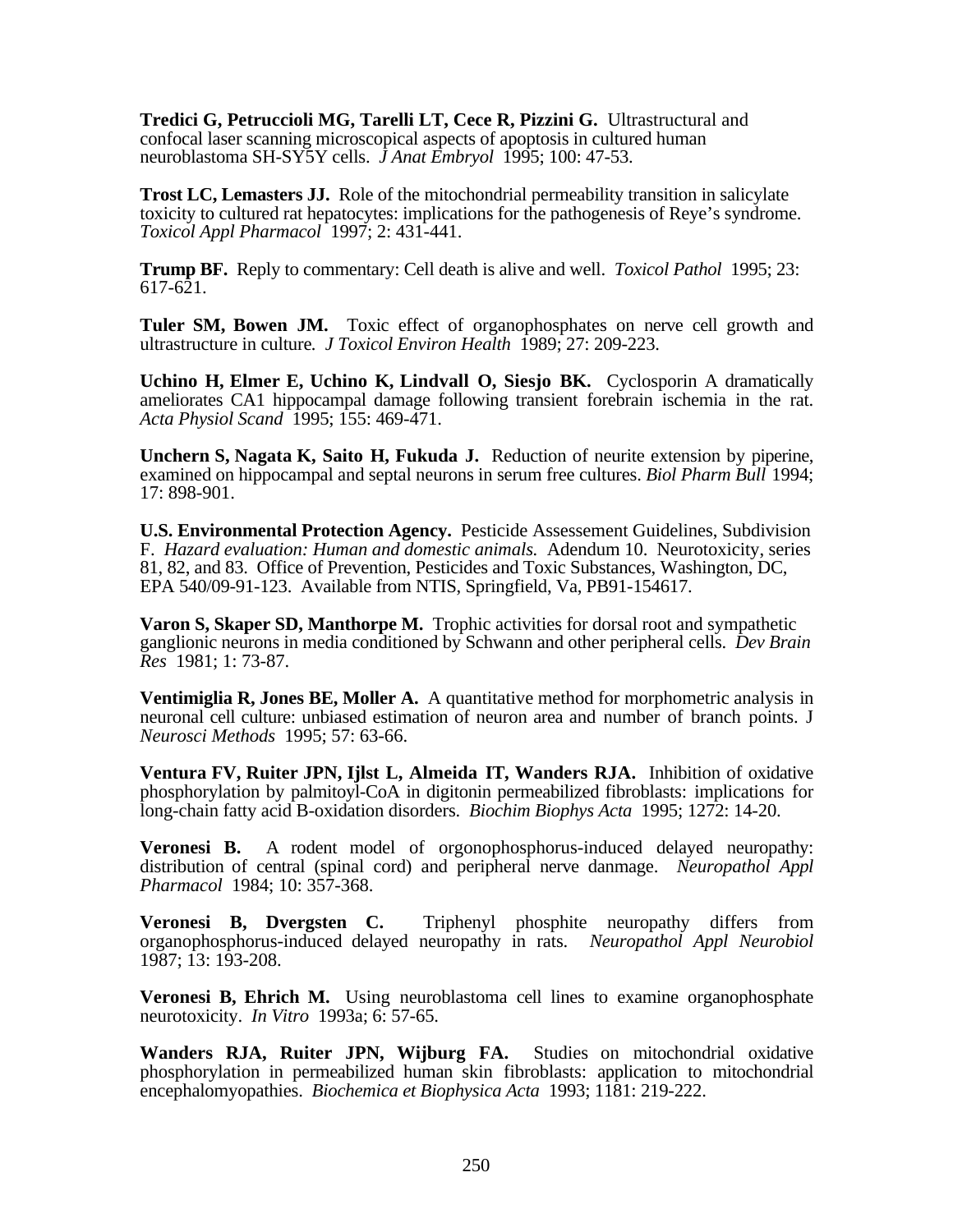**Wanders RJA, Ruiter JPN, Wijburg FA.** Mitochondrial oxidative phosphorylation in digitonin-permeabilized chorionic villus fibroblasts: A new method with potential for prenatal diagnosis. *J Inher Meta Dis* 1994; 17: 304-306.

**Wanders RJA, Ruiter JPN, Wijburg FA, Zeman j, Klement P, Houstek J.** Prenatal diagnosis of systemic disorders of the respiratory chain in cultured chorionic villus fibroblasts by study of ATP-synthesis in digitonin-permeabilized cells. *J Inherit Metab Dis* 1996; 19: 133-136.

**Waxman SG.** Voltage-gated ion channels in axons: localization, function, and development. In: *The axon, Structure, Function and Pathophysiology.* Waxman SG, Koesis JD and Stys PK eds. New York Oxford University Press, 1995: 257-243.

**Weiss H, Friedrich T, Hofhaus G, Preis D.** The respiratory-chain NADH dehydrogenase (complex I) of mitochondria. *Euro J Biochem* 1991; 197: 563-576.

**Westrum LE, Gray EG.** Microtubules and membrane specialization. *Brain Res* 1976; 105: 547-550.

White RJ, Reynolds IJ. Mitochondrial depolarization in glutamate-stimulated neurons: an early signal specific to exitotoxin exposure. *J Neurosci* 1996; 16: 5688-5697.

**Windebank AJ, Wood P, Bunge RP, Dyck PJ.** Myelination determine the caliber of dorsal root ganglion neurons in culture. *J Neurosci* 1985; 5: 1563-1569.

**Wolvetang EJ, Tager JM, Wanders RJ.** Latency of the peroxisomal enzyme acyl-CoA: dihydroxyacetonephosphate acyltransferase in digitonin-permeabilized fibroblasts: the effect of ATP and ATPase inhibitors. *Biochem Biophys Res Commun* 1990; 170: 1135- 1143.

**Wood P.** Separation of functional Schwann cells and neurons from normal peripheral nerve tissue. *Brain Res* 1976; 155: 361-375

**Xu M, Wang Y, Hirai K, Ayub A, Ashraf M.** Calcium preconditioning inhibits mitochondrial transition and apoptosis. *Am J Physiol* 2001; 280: H899-H908.

**Yamada KM, Spooner BS, Wessells NK.** Ultrastructure and function of growth cones and axons of cultured nerve cells. *J Cell Biol* 1971; 49: 614-635

Yang JC. Cortopassi GA. Induction of the mitochondrial permeability transition causes release of the apoptotic factor cytochrome *c*. *Free Radic Biol Med* 1998; 24: 624-631.

**Zahrebelski G, Nieminen AL, al-Ghoul K, Qian T, Herman B, Lemasters JJ.** Progression of subcellular changes during chemical hypoxia to cultured rat hepatocytes: a laser confocal microscopic study. *Hepatology* 1995; 21: 1361-1372.

**Zamzami N, Susin SA, Marchetti P, Hirsch T, Gomez-Monterrey, I, Castedo M, Kroemer G.** Mitochondrial control of nuclear apoptosis. *J Exp Med* 1996; 183: 1533- 1544.

**Zakeri Z, Bursch W, Tenniswood M, Lockshin RA.** Cell death: Programed, apoptosis, or other? *Cell Death Differ* 1995; 2: 87-96.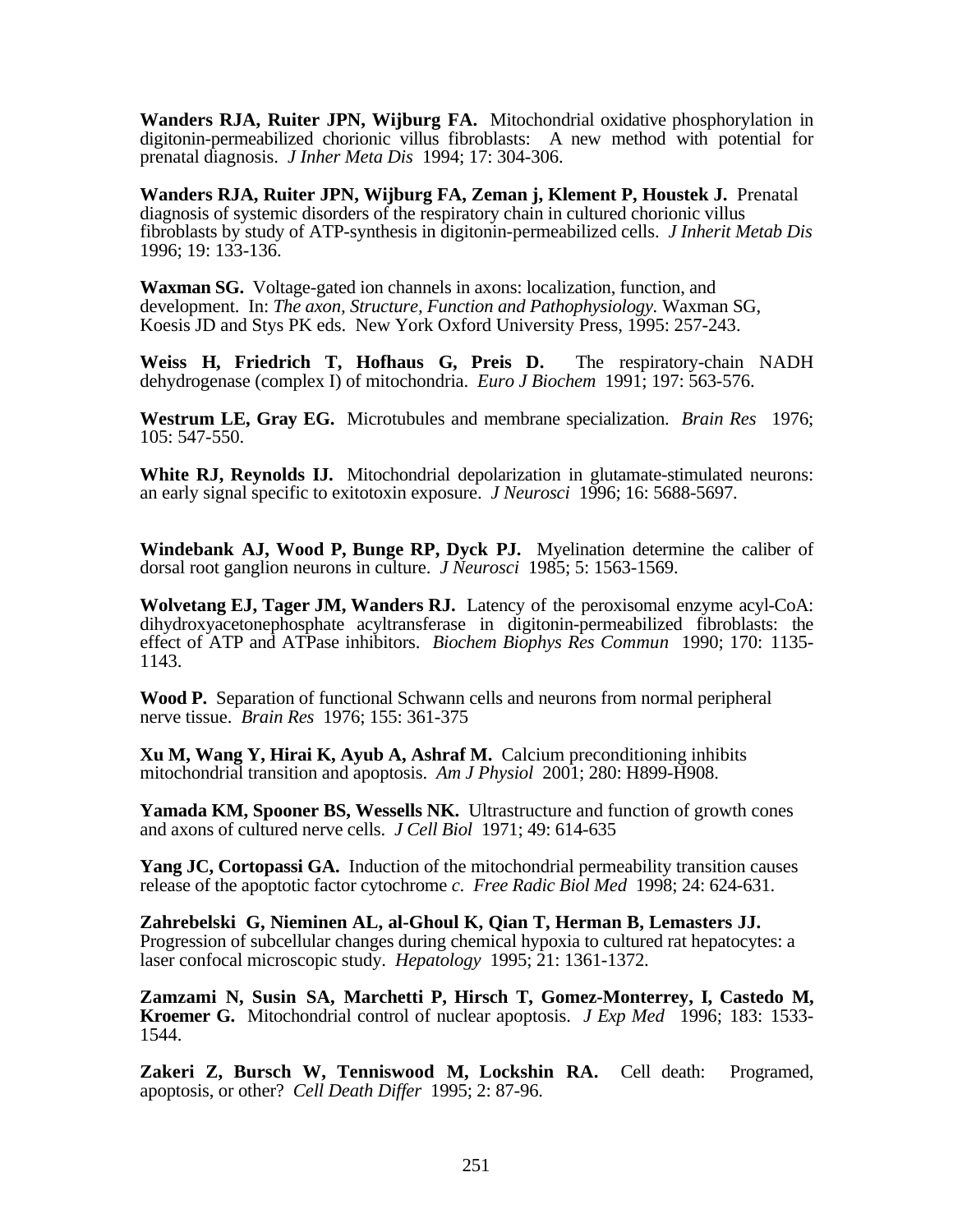**Zoratti M, Szabo I.** The mitochondrial permeability transition. *Biochim Biophys Acta* 1995; 1241: 139-176.

**Zychlinsky A, Sansonetti PJ.** Apoptosis as proinflammatory event: What can we learn from bacteria-induced cell death? *Trends Microbiol* 1997; 5: 201-204.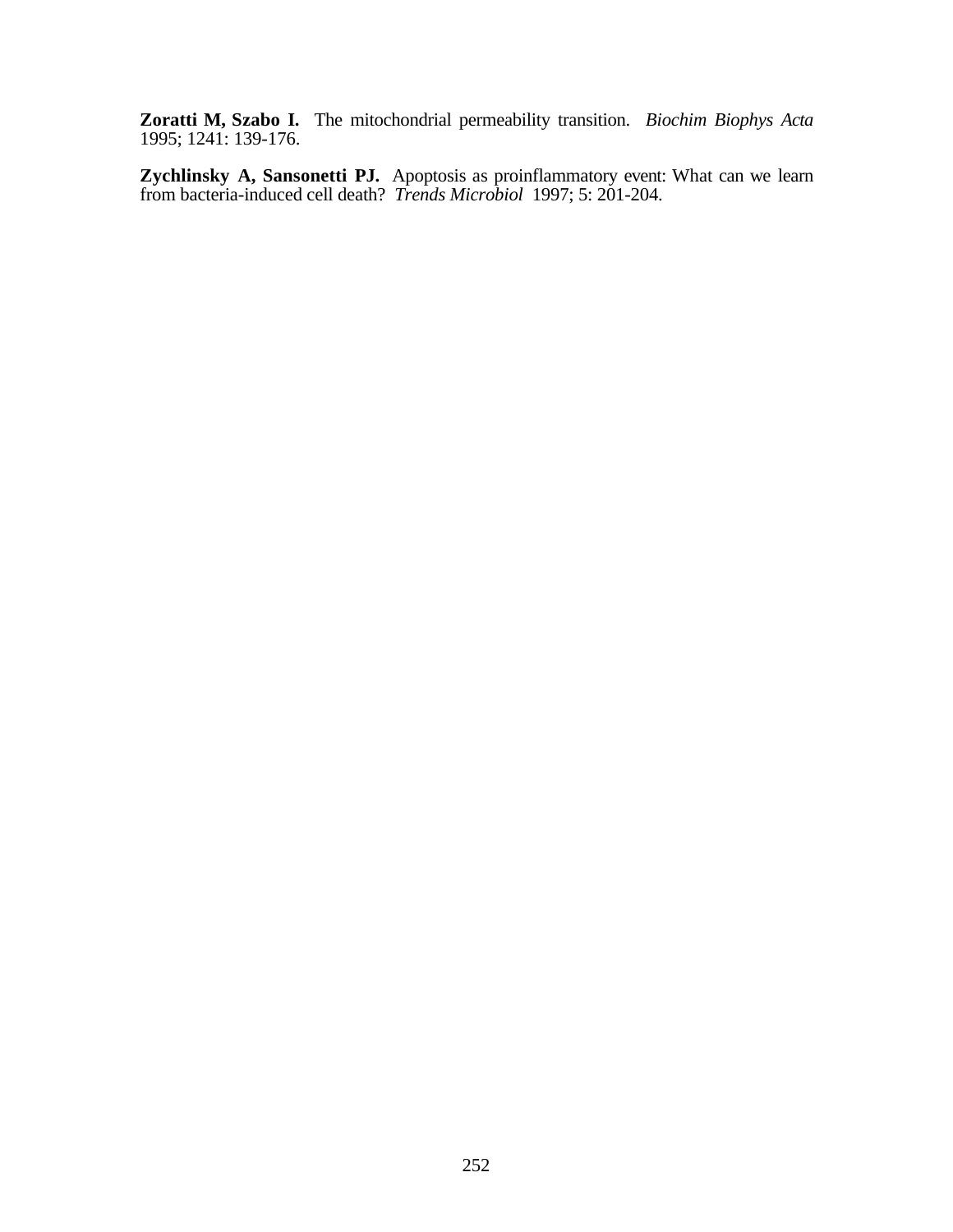# **PART VII: APPENDIX**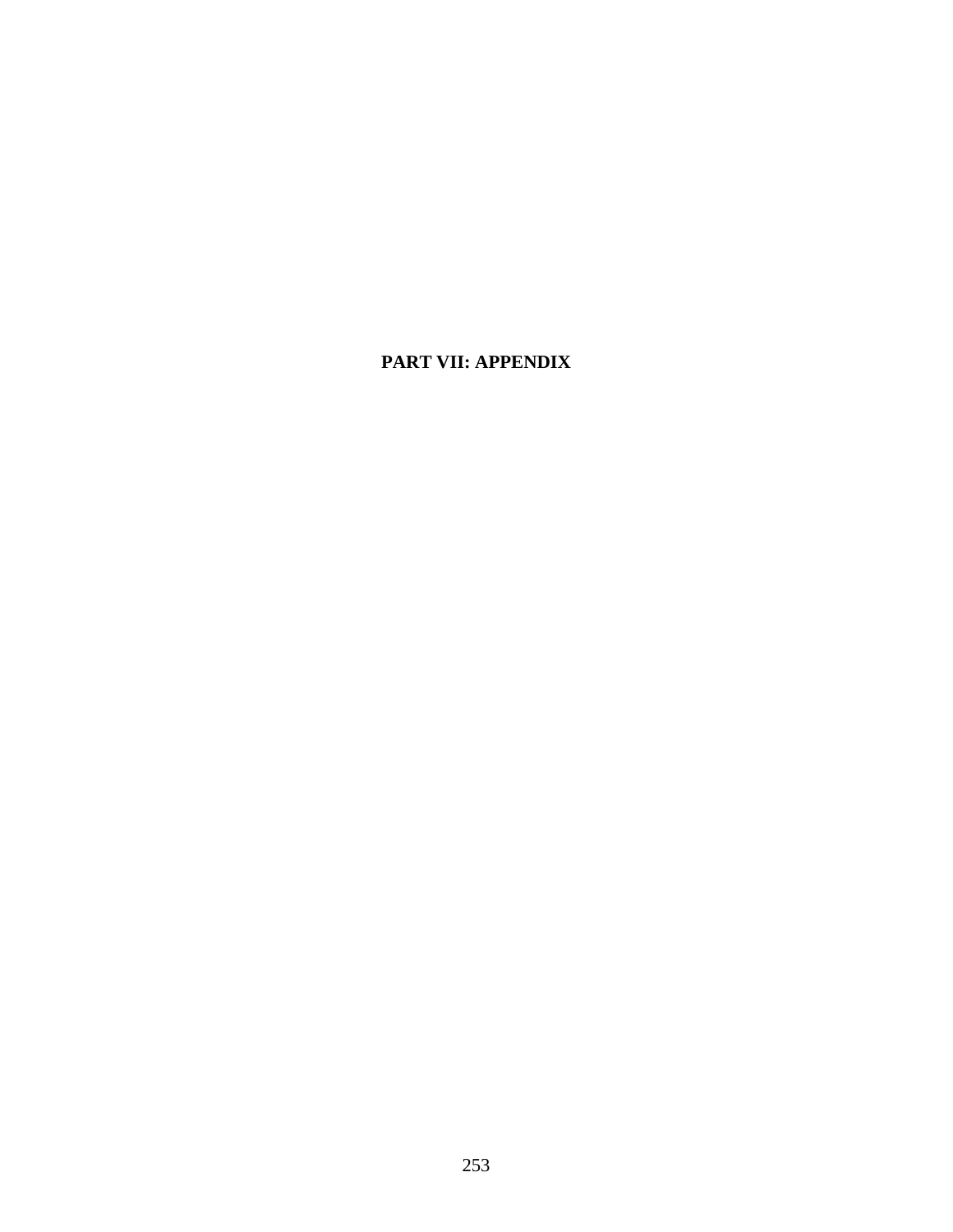# **Percentage of NTE inhibition 24 hours post-exposure to PSP**



**Fig. 1.** Percentage of neuropathy target esterase (NTE) inhibition in chick dorsal root ganglia (DRG) 24 hours post-exposure to PSP. This graph shows that NTE activities were dramatically decreased in PSP treated DRG neuronal population compared to controls  $(mean \pm SEM)$ . Acetylcholinesterase  $(AChE)$  was not inhibited by this compound.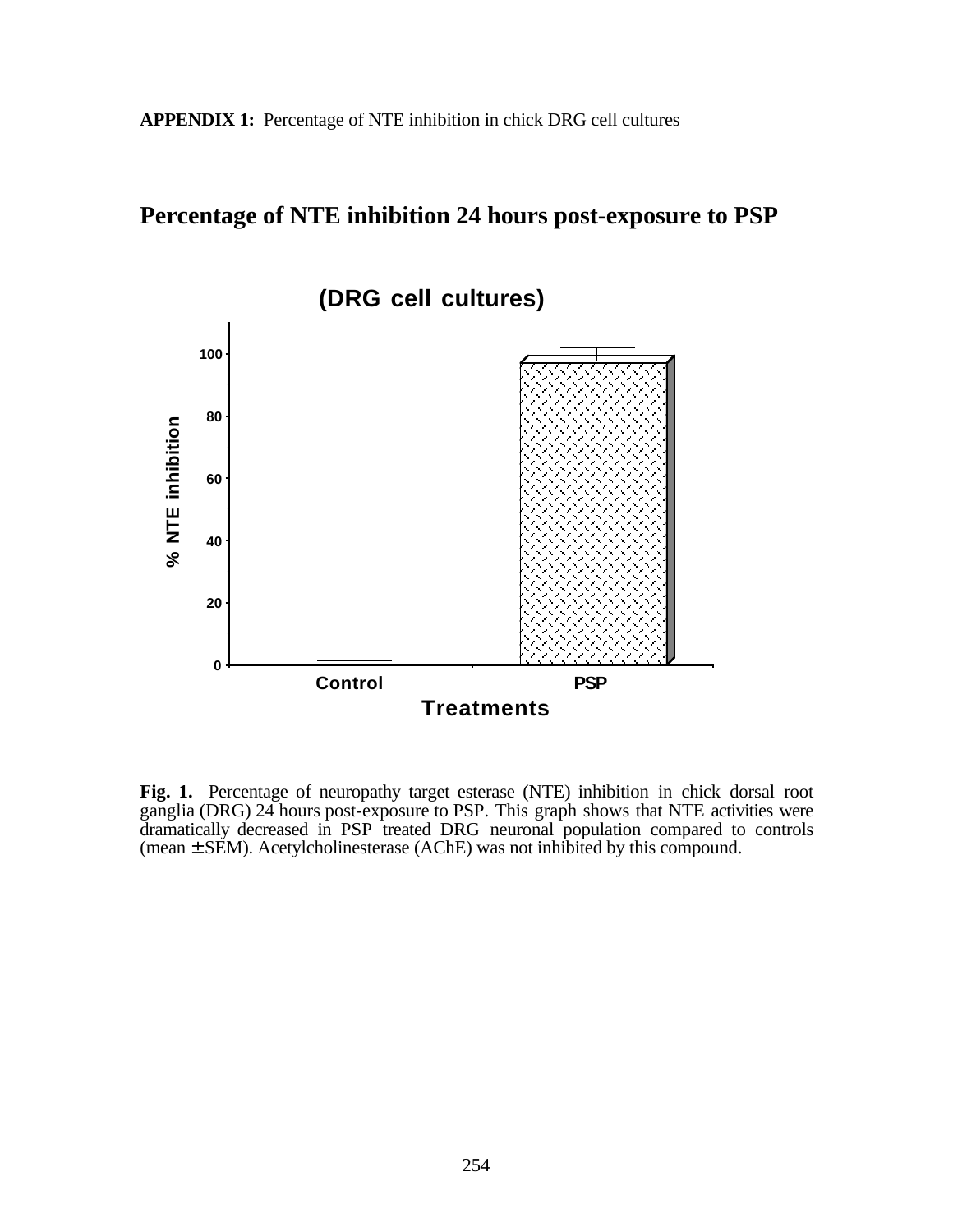# **PART VIII: VITA**